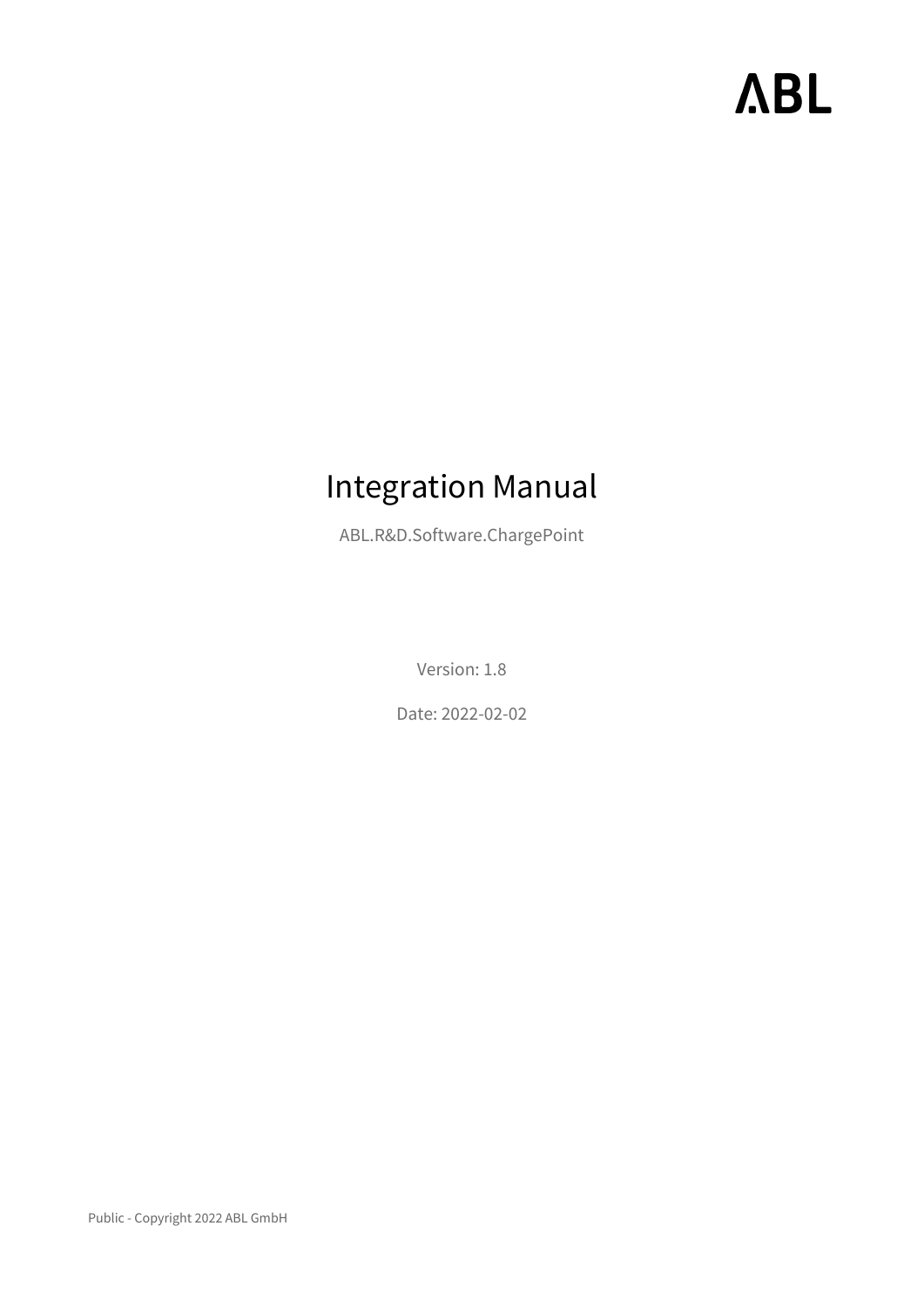

# **Table of Contents**

| 1   |  |
|-----|--|
|     |  |
| 1.1 |  |
| 1.2 |  |
| 1.3 |  |
| 2   |  |
| 2.1 |  |
|     |  |
| 2.3 |  |
| 2.4 |  |
| 3   |  |
| 4   |  |
| 4.1 |  |
|     |  |
| 4.3 |  |
|     |  |
|     |  |
|     |  |
|     |  |
|     |  |
| 4.6 |  |
|     |  |
|     |  |
|     |  |
|     |  |
| 5   |  |
| 5.1 |  |
|     |  |
| 5.3 |  |
|     |  |
|     |  |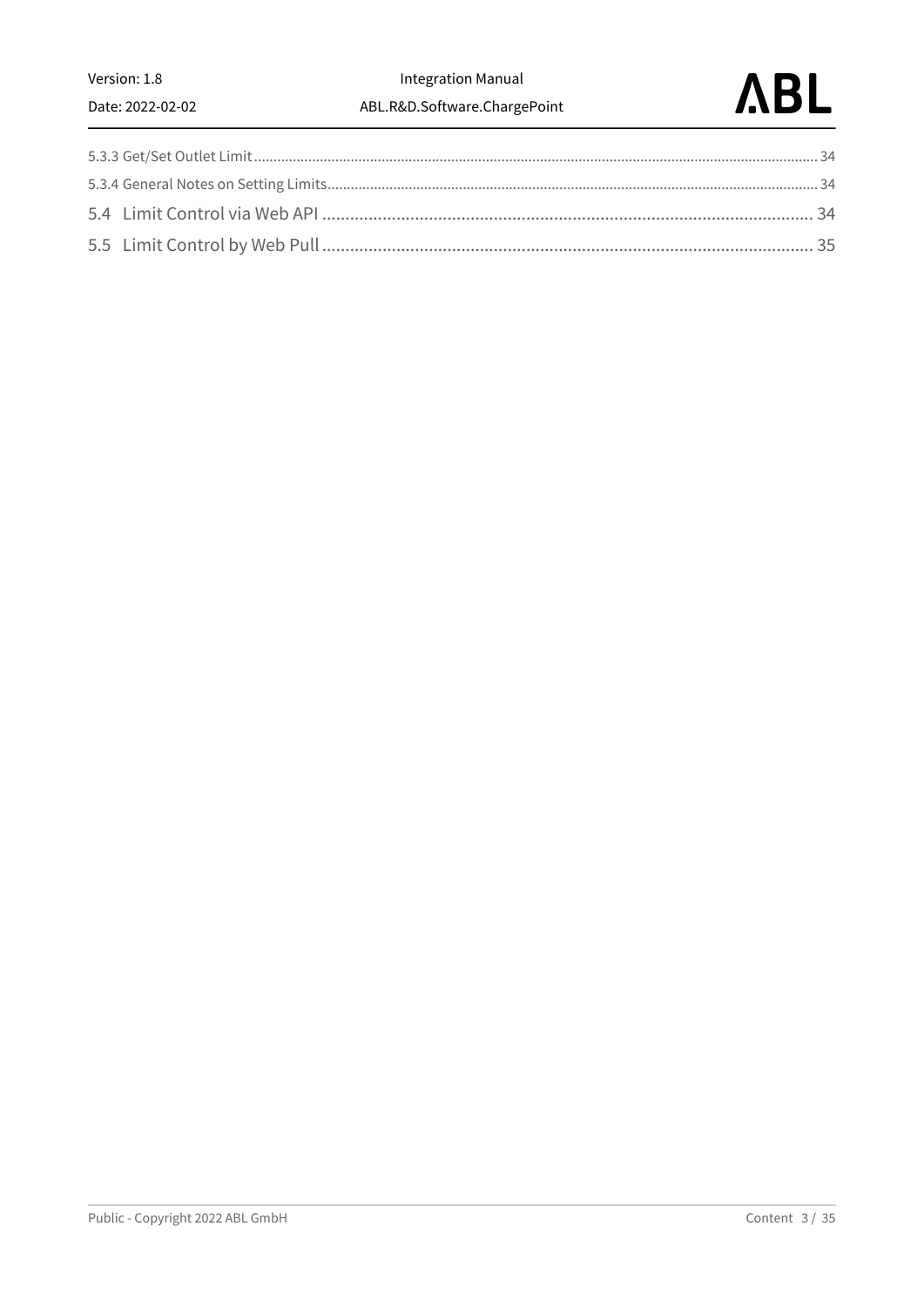#### **References** • Technical Setup Manual • OCPP 1.5 12-06-08: Open Charge Point Protocol – Interface description between Charge • OCPP 1.6 Edition 2, 2017-09-28: Open Charge Point Protocol – Interface description • IEC 61851-1 Ed 2.0:2010: Electrical vehicle conductive charging system – Part1: General • DIN EN 61851-1:2012-01: Konduktive Ladesysteme für Elektrofahrzeuge; Teil 1: • IEC 61851-1 Ed 3 69/219/CD: Electrical vehicle conductive charging system – Part1: • This document is distributed with every release that causes changes in this document. • Customers • Service **Document Description Scope** Integration of ABL charging stations to backend systems **Purpose** The Charge Point software comes with the ABL Single Board Computer (SBC) installed on ABL charging stations (also referred to as "charge point" in OCPP). This document describes its feature set, lists the supported products and elaborates on the OCPP interface. It is intended to guide backend ("central system" in OCPP) operators that wish to integrate ABL charging product with their software. Point and Central System between Charge Point and Central System requirements Allgemeine Anforderungen General requirements **Distributio n** Patch releases usually do not cause an update of this document.

#### **Document Change History**

| <b>Date</b> | <b>Revisio</b><br>n | <b>Description of change</b>                                                                                                                    | Author |
|-------------|---------------------|-------------------------------------------------------------------------------------------------------------------------------------------------|--------|
| 2017-12-18  | 1.2                 | Initialization of this document history.                                                                                                        | Krass  |
|             |                     | Changed commands for the control of external limits by OCPP in<br>sec. 6.3; moved old commands of software version 1.1 to appendix<br>sec. 7.1. |        |
|             |                     | Added commands for Web-Pull-Limits in sec. 6.5.                                                                                                 |        |
|             |                     | Added commands for the control of outlet limits in sec. 6.6.                                                                                    |        |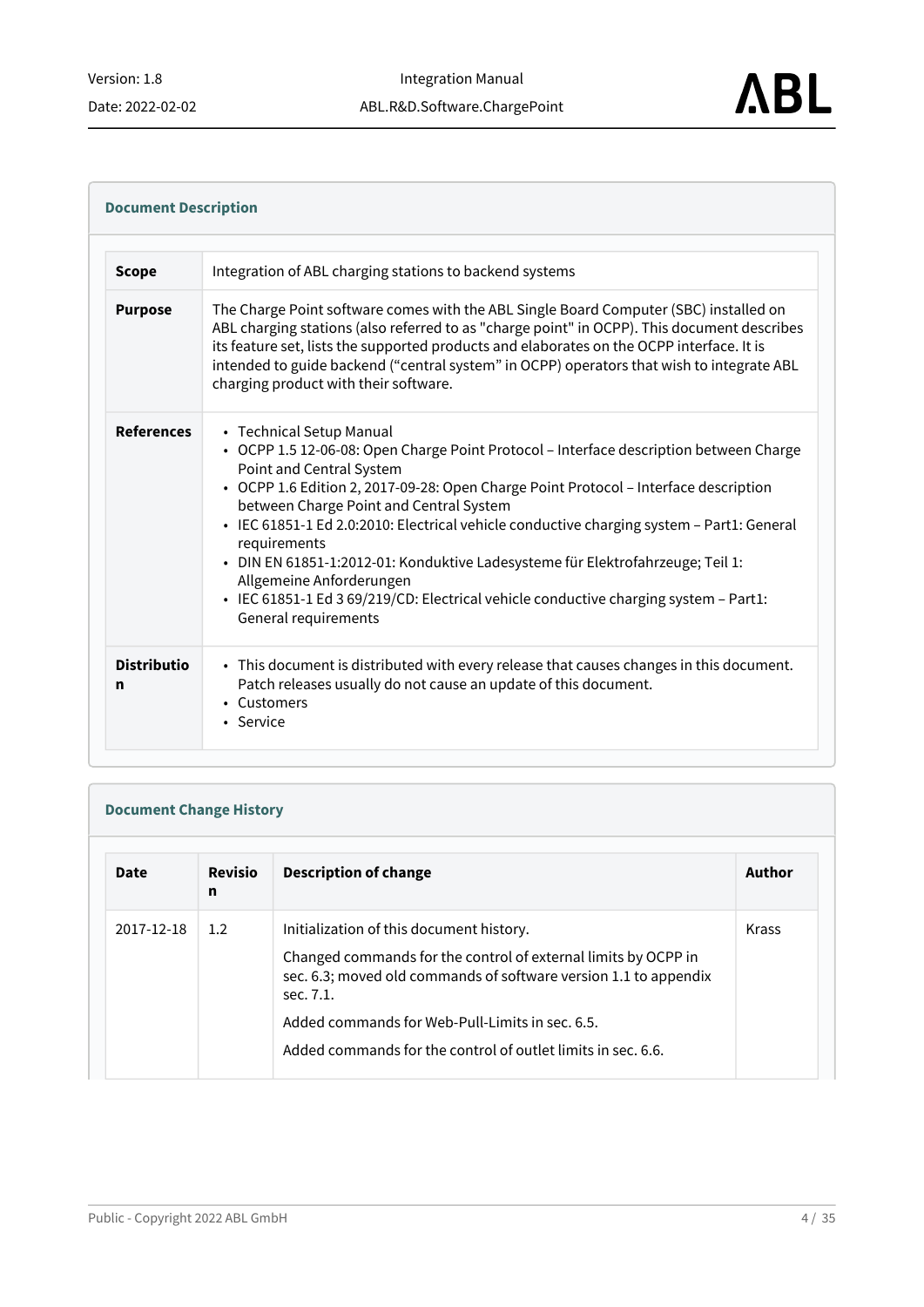Date: 2022-02-02

Integration Manual

#### ABL.R&D.Software.ChargePoint



| Date       | <b>Revisio</b><br>n | <b>Description of change</b>                                                                                                                                                                                                                                                                                                                                                                                                                                                                             | Author              |
|------------|---------------------|----------------------------------------------------------------------------------------------------------------------------------------------------------------------------------------------------------------------------------------------------------------------------------------------------------------------------------------------------------------------------------------------------------------------------------------------------------------------------------------------------------|---------------------|
| 2018-04-04 | 1.3                 | Added information and explananations for OCPP 1.6 supported<br>configuration keys and feature profiles.                                                                                                                                                                                                                                                                                                                                                                                                  | Mueller             |
|            |                     | Added list of supported hardware devices (meters).                                                                                                                                                                                                                                                                                                                                                                                                                                                       |                     |
|            |                     | Updated list of supported ABL products.                                                                                                                                                                                                                                                                                                                                                                                                                                                                  |                     |
| 2018-04-20 | 1.3                 | Added information for DataTransfer.                                                                                                                                                                                                                                                                                                                                                                                                                                                                      | Mueller             |
| 2018-08-31 | 1.4                 | Update for version 1.4                                                                                                                                                                                                                                                                                                                                                                                                                                                                                   | Mueller             |
| 2018-12-13 | 1.5                 | Update for version 1.5                                                                                                                                                                                                                                                                                                                                                                                                                                                                                   | Mueller             |
| 2019-10-24 | 1.6                 | Added explanations for logging gateway and German "Eichrecht".<br>Extended error codes for logging gateway.<br>Added configuration keys related to logging gateway.<br>Added DataTransfer for acquisition of meter public keys.<br>Added "GeneralBreaker" for undefined tripped breaker.<br>Added restriction to MeterValueSampleInterval.<br>Added error codes for Eichrecht.<br>Explanation for the reset behaviour of the charge point.<br>Revised document for formulations.<br>Updated model lists. | Mueller,<br>Mull    |
| 2020-05-28 | 1.6p3               | Added Huawei LTE USB-Stick.<br>Added new INIT state for StatusNotification.                                                                                                                                                                                                                                                                                                                                                                                                                              | Mull                |
| 2020-08-13 | 1.6p5               | Removed redundant entry for StopTransactionOnInvalidId.<br>Added default for LogLevel.                                                                                                                                                                                                                                                                                                                                                                                                                   | Fassnach<br>t       |
| 2020-12-23 | 1.7                 | Added Alcatel LTE USB-Stick.<br>meterStart/meterStop reports -1<br>Described new format of vendorErrorCode and info.<br>Updated/completed error descriptions.<br>Restructured error code table and added countermeasures.                                                                                                                                                                                                                                                                                | Fassnach<br>t, Mull |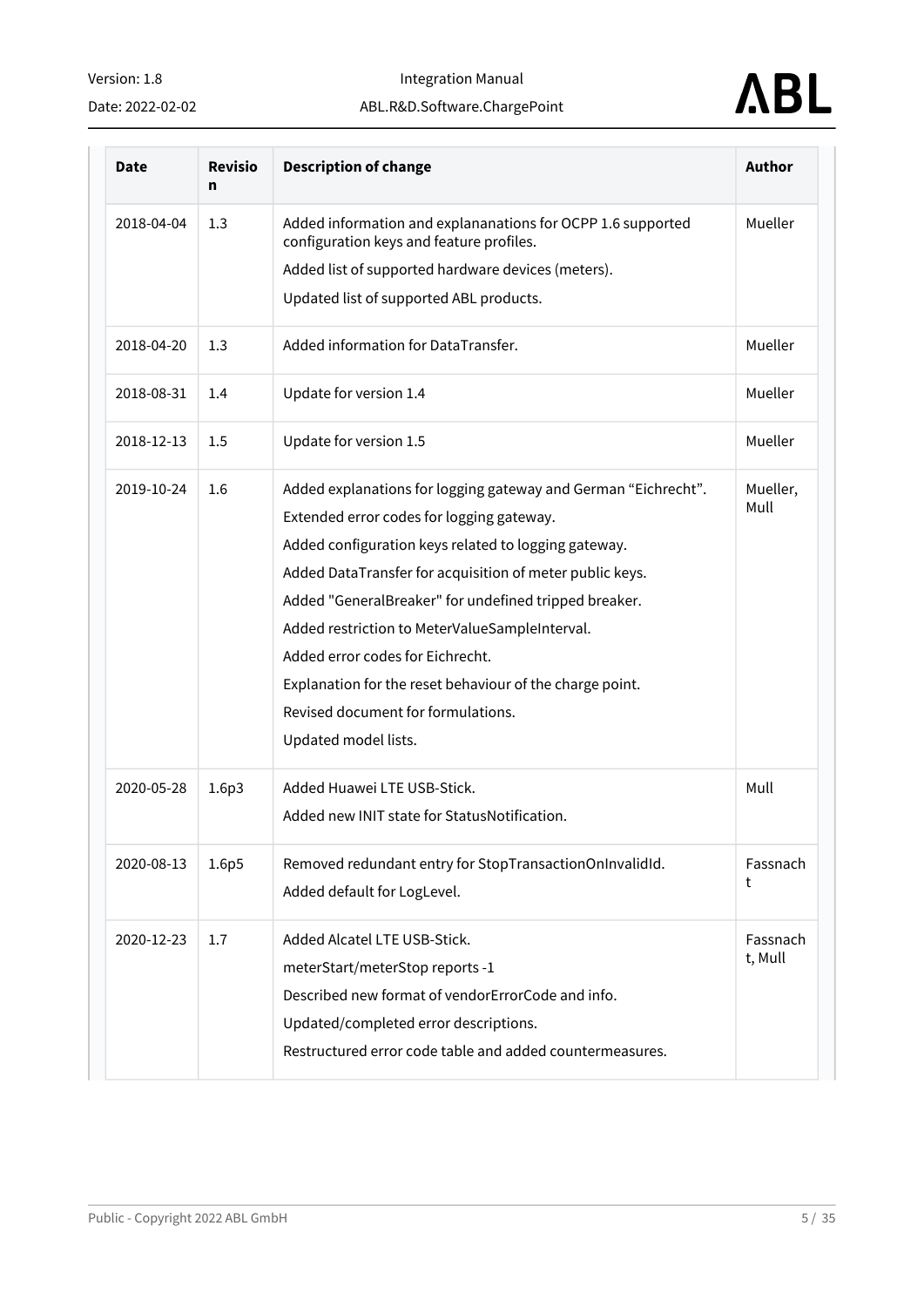Integration Manual ABL.R&D.Software.ChargePoint



| <b>Date</b> | <b>Revisio</b><br>n | <b>Description of change</b>                                                                                                                                                                                       | Author |
|-------------|---------------------|--------------------------------------------------------------------------------------------------------------------------------------------------------------------------------------------------------------------|--------|
| 2022-02-02  | 1.8                 | Overhaul of the document, transfer to internal CMS.<br>Improved description of restart behaviour by a table and a diagram.<br>Reworked text on limit control, removed legacy limit control from<br>SW version 1.1. | Mull   |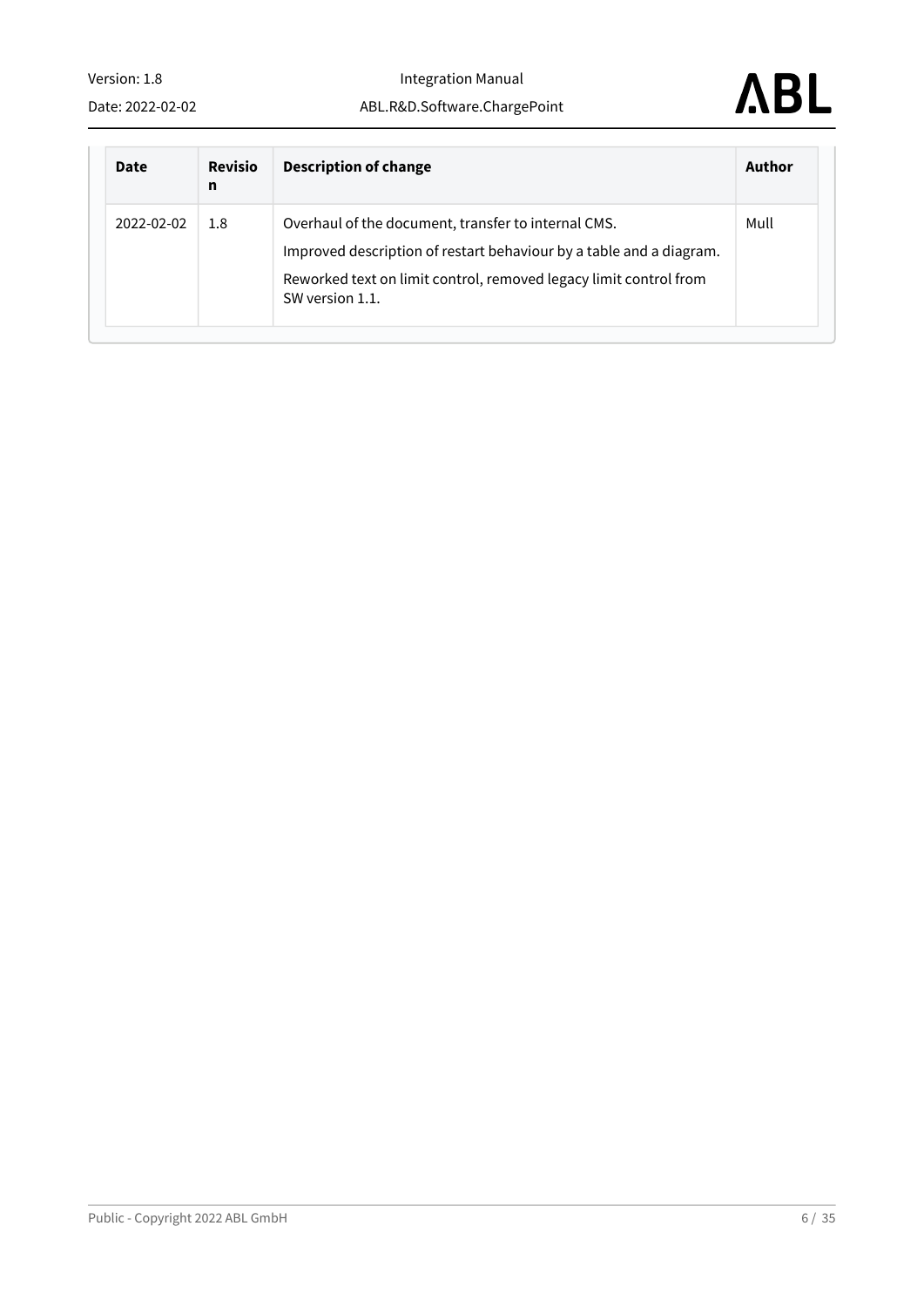## <span id="page-6-1"></span><span id="page-6-0"></span>1 Features

## 1.1 Installation and Configuration

The Charge Point software running on the SBC implements a smart charging controller compatible with OCPP. For initial setup, a web administration interface can be used to configure basic parameters required for obtaining connectivity to the backend via OCPP. Also the product setup is performed using the web administration interface. Once connection to the backend has been established, further configuration is done through OCPP.

#### <span id="page-6-2"></span>1.2 Supported Setups

Setups controlled by the Charge Point software can have the following key features:

- Single or twin charger
- Group installations for up to 16 charge points
- Balancing of load between all charge points within the installation
- Optional metering
- Administrative web interface which can be used for setup, maintenance, and diagnosis
- Local and remote start/stop of charging
- Full support for local cache and white-list
	- A single complete update (i.e. loading a new list) may contain up to 9000 entries.
	- A single update of the list (i.e. a modification of an existing list on the charge point) may contain up to 700 entries.
- Detailed status reporting (error codes, diagnostics)
- Software update over the air (using OCPP)
- Diagnostics download over the air (OCPP)
- Basic suppport for OCPP Smart Charging
- Resuming of running transactions after a power failure or other outage (see [Restart Behaviour](#page-8-1)(see page 9))
- Support of Logging Gateway (LGW) for generating metering signatures using OCMF. This is relevant for fullfilling the German Law on Units and Measurements (Eichrecht).
- External power meter as additional input to load balancing

#### <span id="page-6-3"></span>1.3 Supported Peripheral Devices Integrated in ABL Charging Stations

- ABL EVCC, EVCC2, EVCC3, RFIDMxx
- Meter: EEM-350-D-MCB (Phoenix)
- Meter: PRO380-Mod, PRO1-Mod (Inepro)
- Meter: EM-340 series, EM-210, EM-111 (Carlo Gavazzi)
- Terminal Equipment: GT864E (CEP AG)
- USB-LTE-Dongle: MS2372h-153, MS2372h-158 (Huawei)
- USB-LTE-Dongle: IK41VE (Alcatel)
- Logging Gateway (Seal)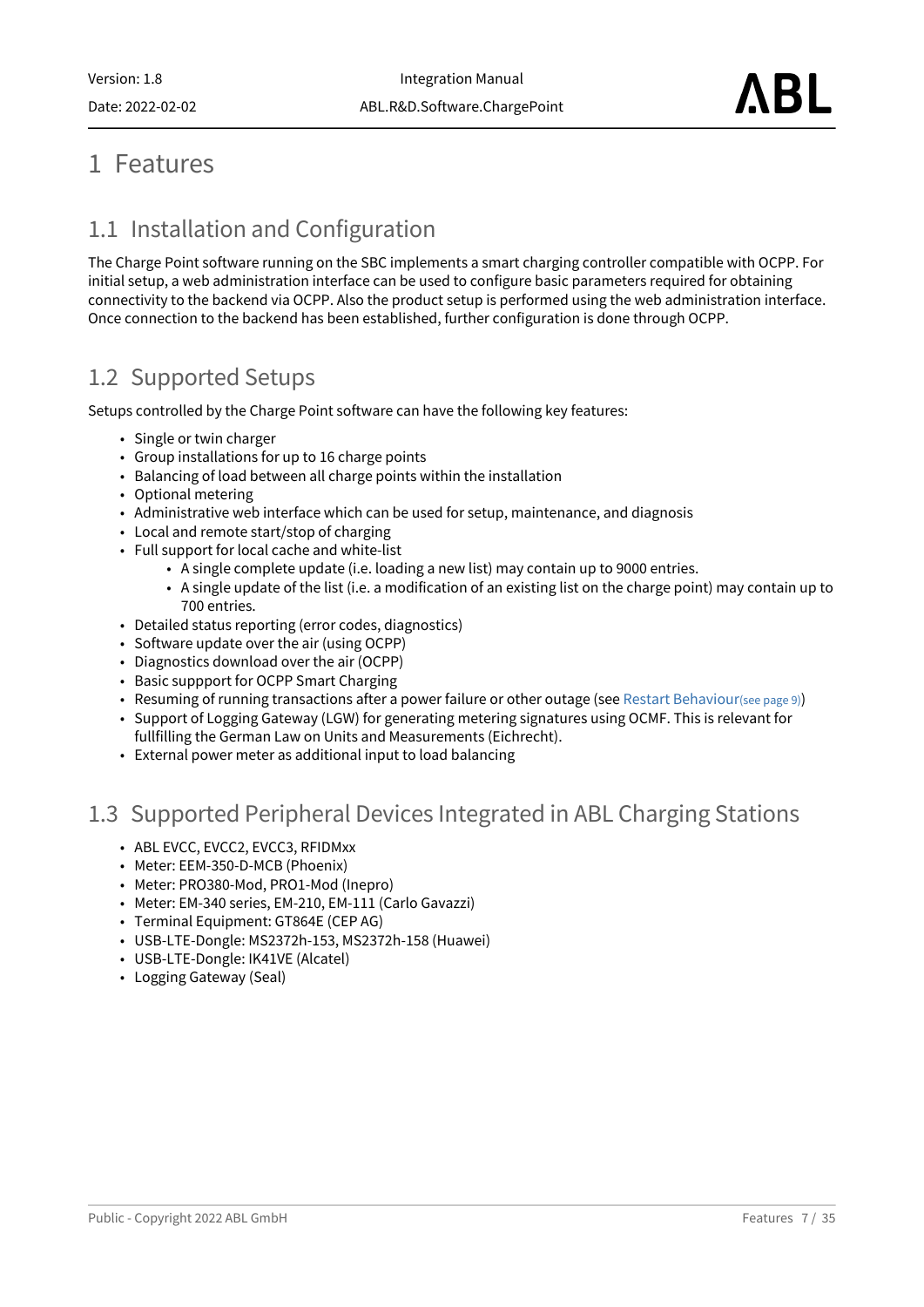# <span id="page-7-1"></span><span id="page-7-0"></span>2 General Behavior

## 2.1 Start Charging

In general, the electric vehicle (EV) has to be connected to the charging point (CP) before the charging can be started. For ABL equipment, generally, a user has to first connect their EV and then initiate the charging transaction, e.g. by presenting their RFID UID or remotely via a mobile phone app.

Details regarding remote starting of charging transaction is configured using the *ConnectionTimeOut*, *LateOccpuied* OCPP configuration keys. Currently, only with remote starting the sequence of first plugging and then authenticating can be inversed (using *ConnectionTimeOut*). *LateOccupied* delays the signalisation of the occupied state towards the backend.

There are features to automatically start charging after the user plugs the EV without swiping a RFID card or performing a remote start. These are controlled by *FreeCharging*, *FreeChargingOffline* configuration keys. Furthermore, after a black-out charging can be started automatically for newly plugged EVs using the *HandleNewTransaction* configuration.

Some ABL CPs provide two connectors for two EVs to charge at the same time (twin chargers) but only one RFID reader. To ensure that the mapping from EV to RFID UID is correct (and the right customer gets billed the right amount), charging is only initiated for the last connected EV within 10 minutes if the EV is *ready for charging but not yet charging*. In practice, that means the following:

- If no EV is connected, any UID is rejected.
- If one or more EVs are ready to charge, the last connected EV will be authorized by UID and processed further by backend (the CP sends a *StartTransaction.req*) or by local caches. All other EVs will lose their readiness and have to be reconnected to regain readiness.
- If a ready EV is not authorized by UID within 10 minutes it loses its readiness to charge. Any UID will now be rejected. To regain its readiness the EV has to be reconnected.

During charging, the CS connector (connected to the EV) is locked. This is to ensure that the charging cable is not accidentally removed during charging. Locking with ABL stations, by default, occurs early, that is, immediately after plugging the EV. To delay it to the time after swiping/remote start/auto start, the configuration *LockEarly* may be modified.

The meter value for the start of the transaction is read before the EV is allowed to reach charging state (B2/C2). According as proposed in the OCPP specification the energy register value is read from the meter to report the start value. If no meter value can be acquired, the value -1 will be sent as *meterStart* value, which is an integer field.

## <span id="page-7-2"></span>2.2 Stop Charging

ABL chargers are stopped by unplugging the cable from the EV. There is no need to present an UID token to stop charging. Unplugging the cable from the EV in turn also unlocks the cable from the CP.

The backend may also stop the charging process, remotely. After a remote stop, the connector remains locked to prevent unintentional removal of the cable from the CP. With the charging stopped and the cable still locked, two next steps are possible:

- The OCPP backend can send a remote start to resume charging (and start a new transaction).
- The user can unplug the cable from the EV. This will release the cable from the CS.

An unintentionally locked socket can also be released using OCPP (*UnlockConnector*). In some product setups, the connector can only be released for 30 seconds. If the charging cable is not removed within this time limit, the socket locks again and will need to be unlocked again.

The meter value for the end of the transaction is read as soon as the EV is no longer in state B2 or C2. Again, the energy register value is used. If no meter value can be acquired, '-1' will be sent as meterStop value.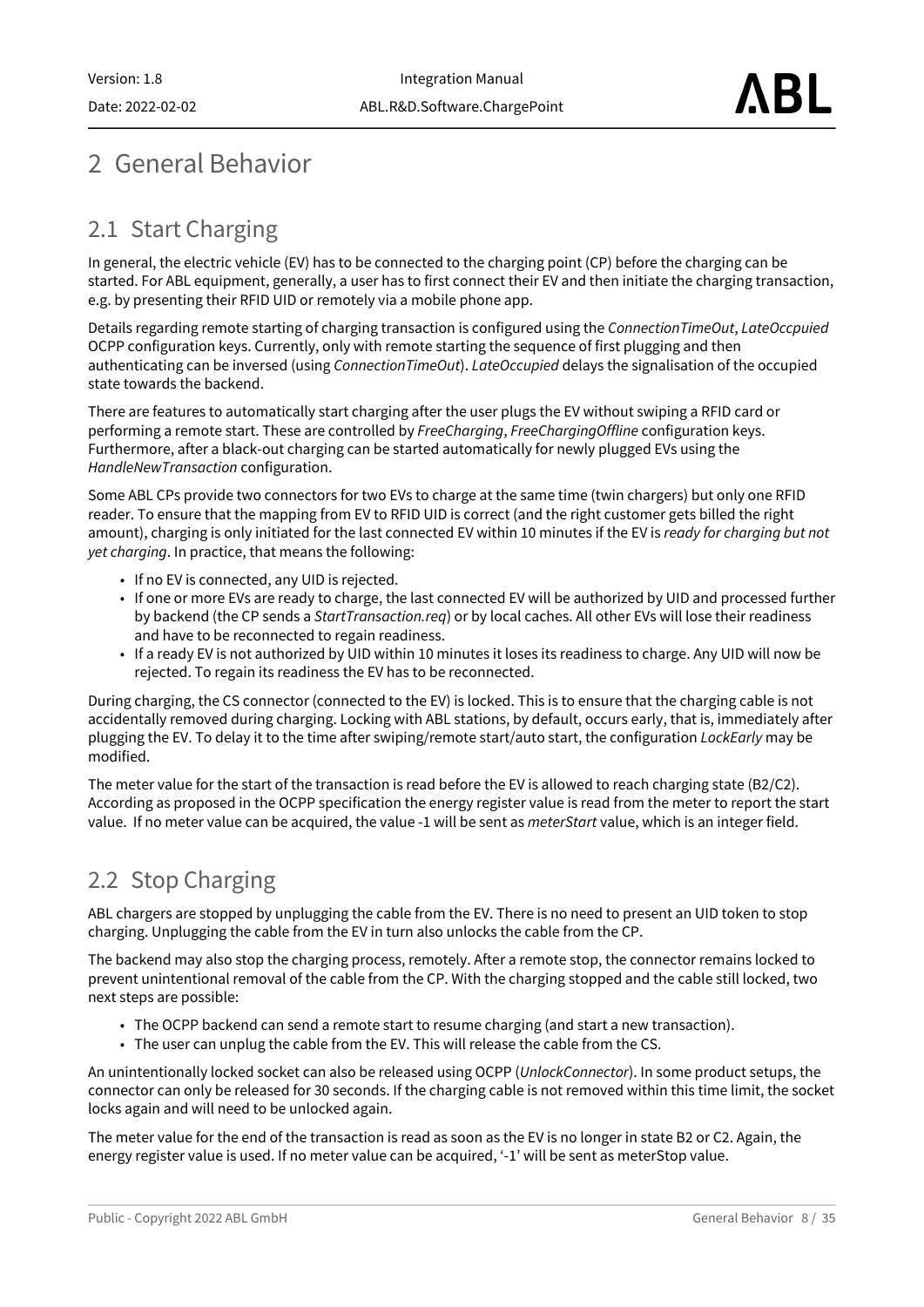Version: 1.8 Date: 2022-02-02

### <span id="page-8-1"></span><span id="page-8-0"></span>2.3 Restart Behaviour

A CP installation might go down while one or more EVs are connected and charging, e.g. because of a temporary power outage. Once the CP is available again, charging transaction may be resumed, automatically. To do so, the Charge Point software continously saves information about its state and the current time in non-volatile memory.

Four configuration properties control the exact behaviour of the CP when resuming from a black out: *PowerTimeout*, *HandleNewTransaction*, *HandleOldTransaction*, and *HandleExpiredTransaction*. While the value for *PowerTimeout* is a duration of seconds, the other keys may be set to one of the following values: *Cancellation, ReenableUnknown* or *ReenableOld.*

If an EV started charging before an outage and the black out lasted longer than the *PowerTimeout* setting, then the transaction is considered as an **expired transaction**. Otherwise, if the the black out was shorter than the *PowerTimeout*, the transaction is marked as **old transaction**. If the *PowerTimeout* is set to zero, all transactions are considered as **old transactions**.

For EVs plugged during the outage there cannot be information saved before the black out. These are considered as **new transactions**. Any EV plugged after the system has completely booted are operated as normal and not considered by the restart behaviour.

The following diagram shows how the PowerTimeout distinguishes short from long black outs and how the charge starts of the EVs are decided to be expired, old, or new:



| Configurati<br><b>on</b> | Applied if                          | <b>Cancellation</b>                  | ReenableUnknown                                       | <b>ReenableOld</b> |
|--------------------------|-------------------------------------|--------------------------------------|-------------------------------------------------------|--------------------|
| HandleNew<br>Transaction | EV was plugged<br>during the outage | No session is<br>started for the EV. | A free charging<br>session is started for<br>this EV. | Not accessible.    |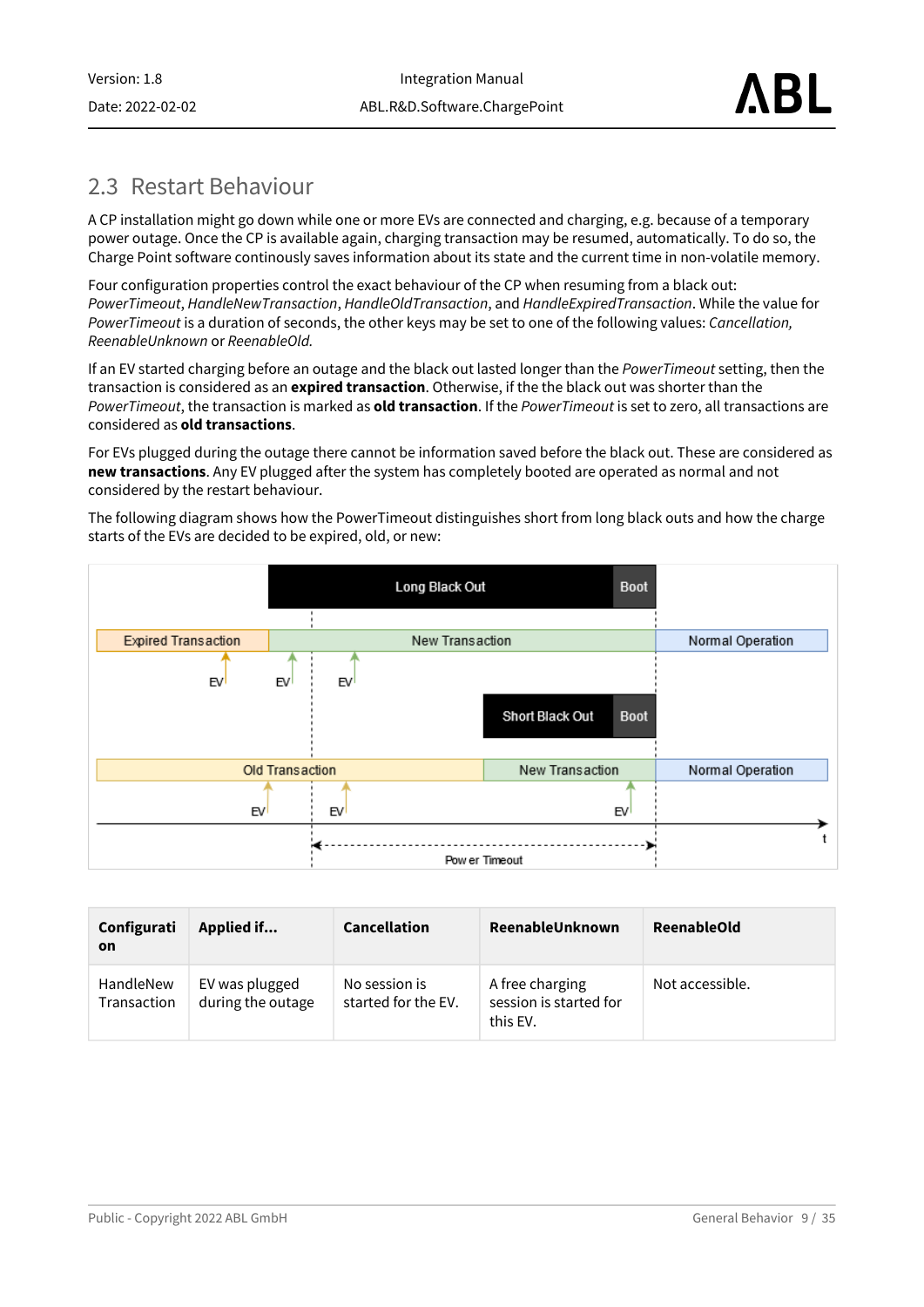| Version: 1.8     |  |
|------------------|--|
| Date: 2022-02-02 |  |

Integration Manual

ABL.R&D.Software.ChargePoint

| Configurati<br><b>on</b>         | Applied if                                                                                                                                           | <b>Cancellation</b>                         | ReenableUnknown                                                                       | <b>ReenableOld</b>                                     |
|----------------------------------|------------------------------------------------------------------------------------------------------------------------------------------------------|---------------------------------------------|---------------------------------------------------------------------------------------|--------------------------------------------------------|
| HandleOldT<br>ransaction         | EV was plugged<br>before outage and<br>PowerTimeout=0,<br>or outage was<br>shorter than<br>defined by<br>PowerTimeout                                | The old session is<br>not continued.        | The charging of the<br>EV will be restarted<br>but in a new free<br>charging session. | The old session will be<br>continued after reboot.     |
| HandleExpir<br>edTransacti<br>on | EV was plugged<br>before outage and<br>the outage was<br>longer than<br>defined by<br>PowerTimeout.<br>(Only applicable if<br>PowerTimeout ><br>(0.) | The expired<br>session is not<br>continued. | The charging of the<br>EV will be restarted<br>but in a new free<br>charging session. | The expired session will<br>be continued after reboot. |

ReenableOld is not applicable for HandleNewTransaction. Setting ReenableOld for HandleNewTransaction will always be rejected. Furthermore, if signatures on meter values are generated, ReenableOld is completely disabled. Setting it will be rejected.

When an EV is plugged in while the power of the station is switched on, the charging station might start the charging process immediately without authorization for a short time. This happens with old firmwares of the EVCC. As soon as the SBC has booted completely, the restart behavior is applied by the Charge Point software as described above.

<span id="page-9-0"></span>The cache of pending transactions can be cleared remotely using OCPP with the *DataTransfer* request *DeleteTransactionCache*.

#### 2.4 Reset Behaviour

A reset of the charge point can be triggered via the following methods causing differentiated behaviours as follows:

| <b>Reset</b><br><b>Initiator</b> | <b>Behaviour</b>                                                                                                                                                                                                                                                                                                                                                                                                                                                                                                                                                                                                                                                           |
|----------------------------------|----------------------------------------------------------------------------------------------------------------------------------------------------------------------------------------------------------------------------------------------------------------------------------------------------------------------------------------------------------------------------------------------------------------------------------------------------------------------------------------------------------------------------------------------------------------------------------------------------------------------------------------------------------------------------|
| <b>Backend</b>                   | If a reset is triggered through the backend with the Reset request, the charge point will try to finish<br>the active transactions before rebooting. This includes sending one ore more StopTransaction<br>requests to the backend before performing the restart. If the StopTransaction requests can not be<br>send, the system will restart after a maximum timeout which is adapted to the number of active<br>charging sessions. This ensures that the charge point is able to perform the reset in any case. After<br>the reset, new charging sessions for connected EVs will not be started. So the configuration of the<br>Restart Behaviour doesn't has an effect. |
|                                  | A Soft Reset will only restart the main software-components of the charge point. A Hard Reset will<br>trigger the SBC to perform a complete system-reboot. Log files will be conserved over reboots.                                                                                                                                                                                                                                                                                                                                                                                                                                                                       |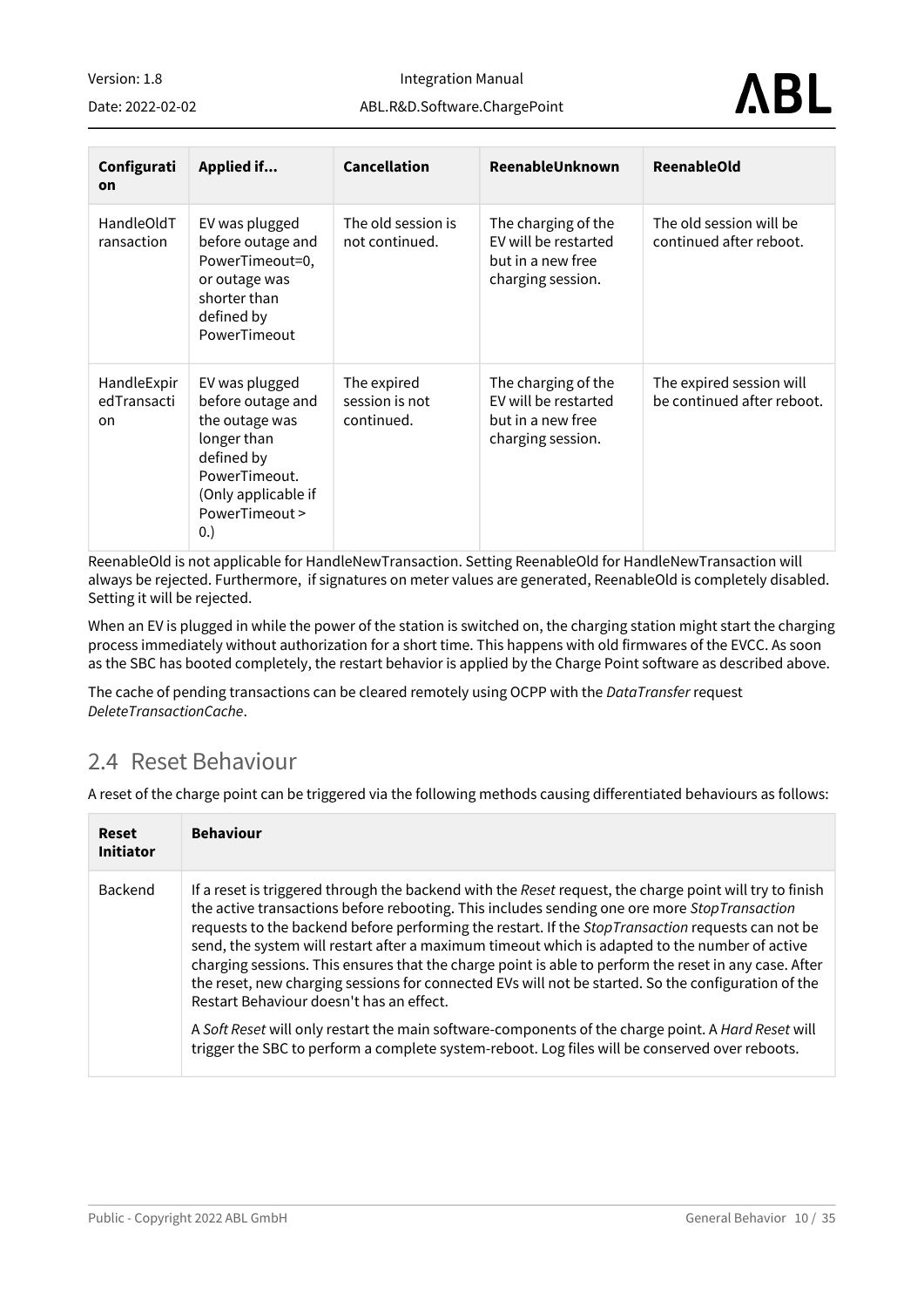Integration Manual ABL.R&D.Software.ChargePoint

Date: 2022-02-02



| Reset<br><b>Initiator</b>              | <b>Behaviour</b>                                                                                                                                                                                                                                                                                                                                                                                                 |
|----------------------------------------|------------------------------------------------------------------------------------------------------------------------------------------------------------------------------------------------------------------------------------------------------------------------------------------------------------------------------------------------------------------------------------------------------------------|
| Web<br>Administra<br>tion<br>Interface | If one triggers the reset via the Web administration interface (see Technical-Setup-Manual for<br>details), ongoing transactions won't be stopped. After the reset the charge point will continue<br>charging sessions which were active before, no matter which Reset Behaviour is configured. For<br>the type of the reset, the above mentioned conditions apply.<br>Log files will be conserved over reboots. |
| Power<br>Loss                          | If the reset of the charge point is triggered by switching the power off and on again, the<br>configuration of the Restart Behaviour will apply.<br>While already conserved older log files will not be lost, the most recent log files will get lost by<br>power outages.                                                                                                                                       |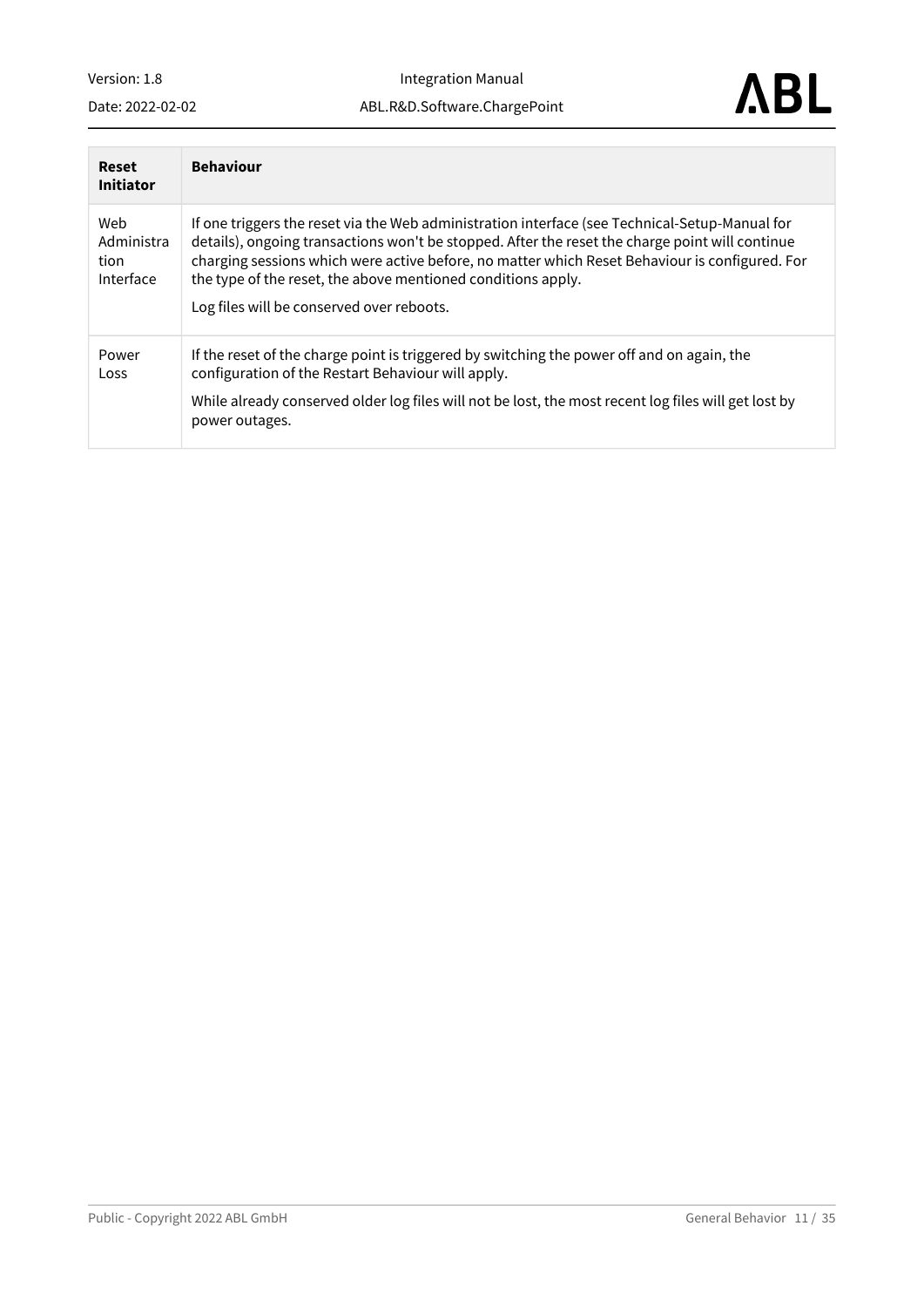# <span id="page-11-0"></span>3 Eichrecht

The following information depicts the fullfilment of requirements for the German Law on Units and Measurements called "Eichrecht". This functionality is only available on ABL "Plus" products.

Products conformant to Eichrecht implement special means to prevent manipulation of meter values. For this purpose, ABL products allow meter values to be requested in a way so that they cannot be manipulated. The meter values are protected by cryptographic signatures. These will comprise the total energy values (measurand: Energy.Import.Active.Register) and are transmitted as an additional information to the backend. The contained information is compliant to the Open Charge Metering Format (OCMF). Such OCMF data sets can be verified with the ["Transparenz-Software" available freely from the "SAFE" association. For more informations about this, see](https://www.safe-ev.de/de/) https:// www.safe-ev.de/de/.

To embed OCMF in OCPP, each MeterValue consists of the SampledValues for the original measurands (OCPP ValueFormat "Raw") and an additional SampledValue carrying signature in the form of a string of hexadecimal encoded data (OCPP ValueFormat "SignedData"). The encoded data itself consists of an OCMF data set which carries transaction related information and a signature over this information. The used format is OCMF in version 1.0. Currently, only the textual representation of this format is generated.

Note: OCMF is a record based modular format. Thus, either multiple data sets for the beginning and the end of a transaction or a single charge data record (CDR) can be generated. By embedding both the OCMF data sets for begin and end into a single XML based input format for the "Transparenz-Software" the whole data of a transaction can be processed with the "Transparenz-Software" at once which then also performs difference-calculation. Analogously, a public key can be supplied, as well. These tasks have to be performed by a component in the backend.

At the beginning of a transaction the charge point will send an additinal MeterValue request immediately after the StartTransaction request.

The following example depicts how a data set looks like for OCPP 1.6-J in a MeterValues request:

```
1 \mid \{2 "connectorId":1,
3 "transactionId":2007,
4 "meterValue":
 5 [
 6 {
7 "timestamp":"2019-07-04T08:30:08Z",
8 "sampledValue":
 9 [
10 {
11 "value":"268.978",
12 | Context": "Transaction. Begin",
13 | The mate of the More of the More of the More of the More of the More of the More of the More of the More o<br>More of the More of the More of the More of the More of the More of the More of the More of the More of the Mo
14 | measurand": "Energy.Active.Import.Register",
15 "location":"Outlet",
16 "unit":"kWh"
17 },
18 {
19 "value":"HEXADECIMAL_STRING_WITH_ENCODED_DATA",
20 CONTERT: "Transaction. Begin",
21 "format":"SignedData"
22 }
23 ]
24 }
25 ]
```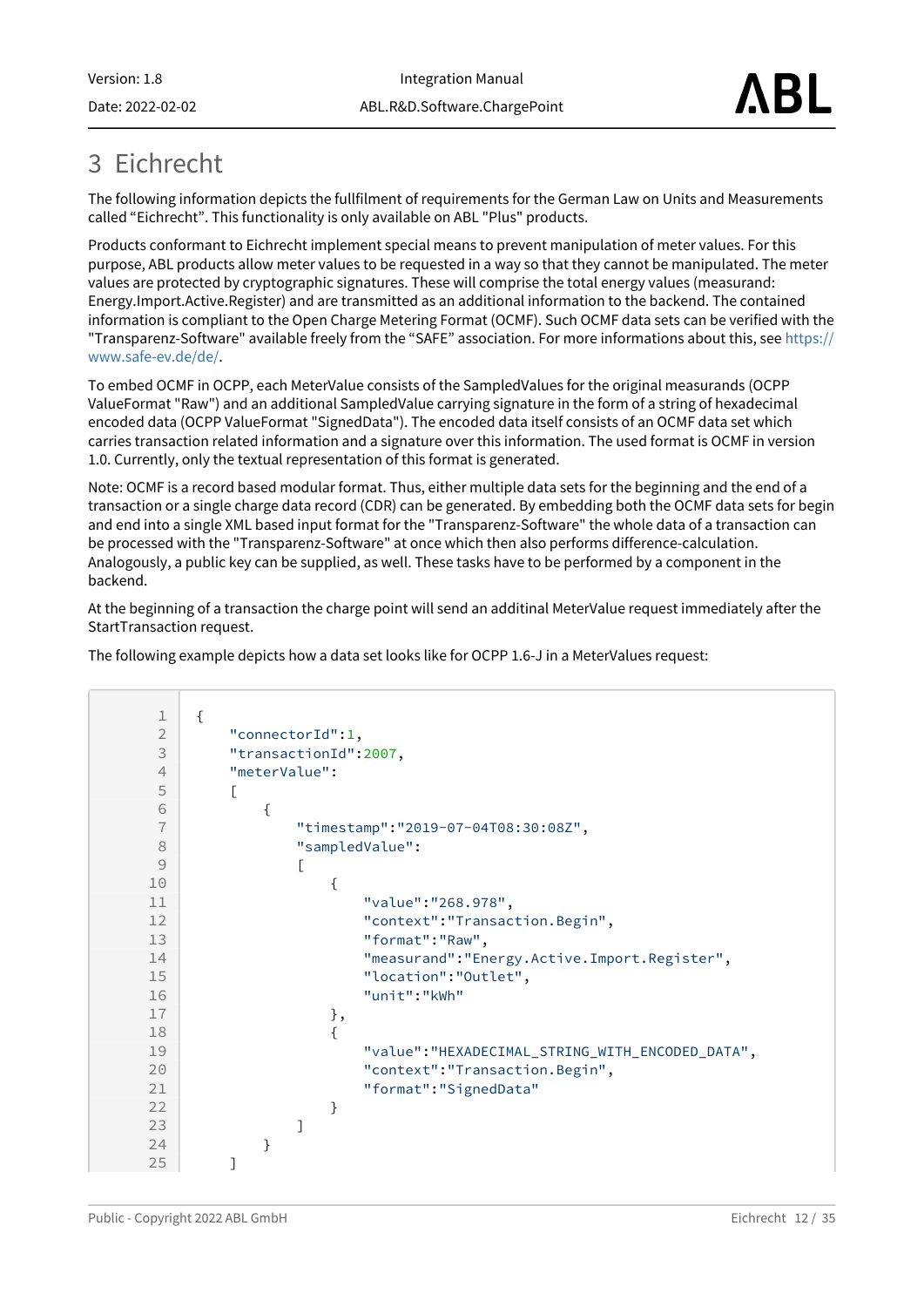| Version: 1.8 |  |
|--------------|--|
|              |  |

Date: 2022-02-02

Integration Manual ABL.R&D.Software.ChargePoint



The OCMF record will be embedded into the OCPP sampled value as a hexadecimal string. Two digits of this string reflect one octet of OCMF data. This encoding is dictated by OCPP.

The hexadecimal string will be added to every MeterValues-Request. For the MeterValues in the StopTransaction request, one can choose between two signature formats, defined by the configuration key "EndSignatureType". The format type "SIGNATURE\_TRANSACTION" will only send the data set for the last meterValue. The format type "SIGNATURE\_CDR" will send a charge data record containing the begin and end MeterValues (see also [Configurations](#page-16-2)(see page 17)).

In the relevant products the configuration key *TransmitMeterSignature* is true by default, which enables the acquisition of meter values. If the CPO sets it to false, no Eichrecht conformant billing of the customers for the consumed energy will be possible. Also, the default Restart Behaviour for charging sessions is set to Cancellation for all situations. Before changing these configurations, check compliance with the Eichrecht for the respective use case.

If the communication with one of the signature relevant hardware devices (i.e. the meters or the logging gateway) breaks, the charge point will be disabled. Ongoing transactions will be suspended, immediately. After recovery the power delivery will resume. This ensures, that no energy can be drawn without valid signing of the corresponding meter value. Related error messages are be generated during abnormal conditions.

The logging gateway cares for saving signatures and relevant events into a database. The usage of the database is checked regularly, every 24 hours. If the usage reaches a level of 95%, new charging sessions will be prevented. The outlets will be set to unavailable with an appropriate error message (see [Error Codes](#page-21-1)(see page 22)).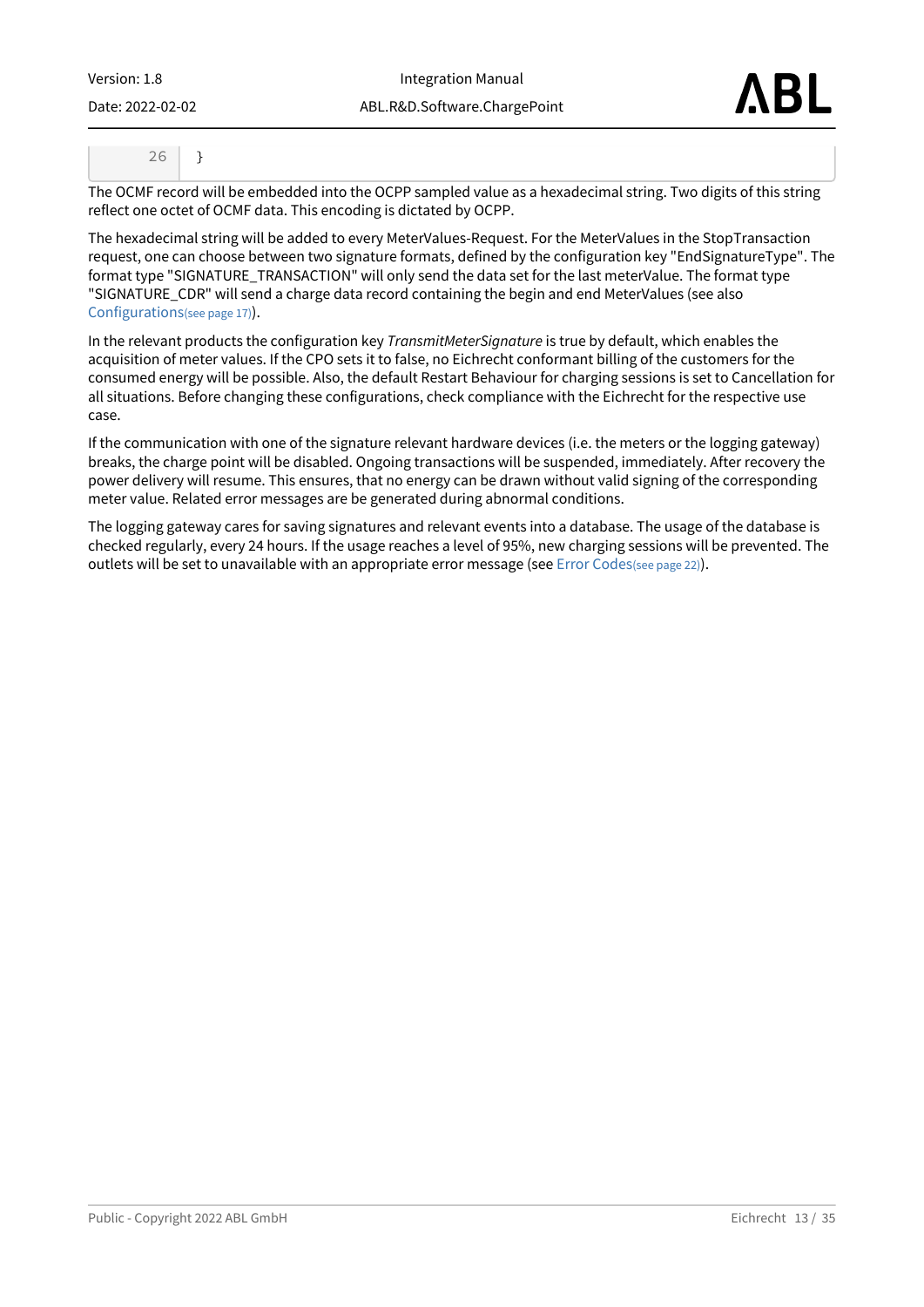## <span id="page-13-0"></span>4 OCPP Interface

The ABL charging stations provide a variety of OCPP versions and dialects.

Supported OCPP versions:

- OCPP 1.5
- OCPP 1.6

One of the supported transport layers can be selected by the protocol identifier of the backend URL:

| <b>Transport Layer</b> | <b>Protocol</b> | <b>TLS Encryption</b> |
|------------------------|-----------------|-----------------------|
| SOAP/HTTP              | http://         | no                    |
| Websocket/JSON         | ws://           | no                    |
| Websocket-Secure/JSON  | WSS://          | yes                   |

Supported TLS versions:

- TLS 1.2
- TLS 1.3

### <span id="page-13-1"></span>4.1 Local SOAP Endpoint

When used with SOAP bidirectional communication has to be possible. That is, the backend has to be able to reach the charge point for certain operations. ABL recommends this mode only via mobile networks using M2M SIM cards without access from the Internet or behind VPN solutions.

The local SOAP service endpoint address at the charge point follows the following conventions:

- Address *http://<IP-Address>:<Port>/<BasePath>*
- Example http://1.2.3.4:7890/ChargePoint
- The IP address of the charge point is acquired by DHCP or provisioned by the mobile network.
- The port and the base-path may be adjusted using the web administration interface.
- The local SOAP endpoint is deactivated when selecting any Websocket mode.

### <span id="page-13-2"></span>4.2 Supported Profiles

The following table shows the supported OCPP 1.6 Feature Profiles. For details about functions and configuration keys, see the corresponding tables in the following sections.

| <b>Profile</b>             | <b>Support</b> |
|----------------------------|----------------|
| Core                       | yes            |
| Firmware Management        | yes            |
| Local Auth List Management | yes            |
| Reservation                | no             |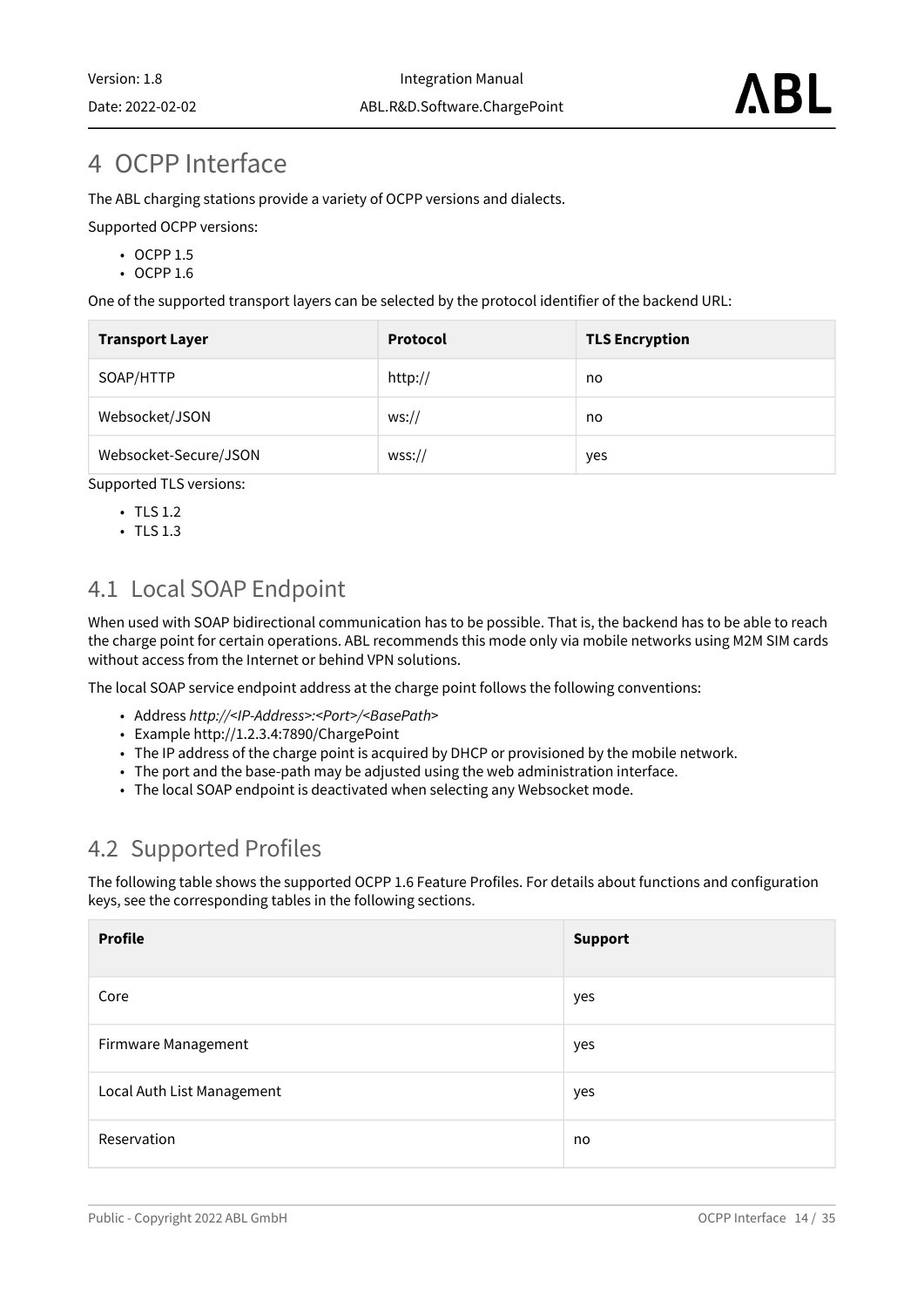Date: 2022-02-02

| <b>Profile</b>        | <b>Support</b> |
|-----------------------|----------------|
| <b>Smart Charging</b> | yes            |
| Remote Trigger        | yes            |

#### <span id="page-14-0"></span>4.3 Functions

The following table shows the support of the various OCPP functions.

| Direction: Charge Point → Central System            |                |                                                       |  |  |  |
|-----------------------------------------------------|----------------|-------------------------------------------------------|--|--|--|
| <b>Function</b><br><b>Support</b><br><b>Remarks</b> |                |                                                       |  |  |  |
| Authorize                                           | yes            |                                                       |  |  |  |
| BootNotification                                    | yes            |                                                       |  |  |  |
| DataTransfer                                        | yes            | For details see DataTransfer from CP(see page<br>31). |  |  |  |
| DiagnosticsStatusNotification                       | yes            |                                                       |  |  |  |
| FirmwareStatusNotification                          | yes            |                                                       |  |  |  |
| Heartbeat                                           | yes            |                                                       |  |  |  |
| MeterValues                                         | yes            |                                                       |  |  |  |
| StartTransaction                                    | yes            | Meter Value '-1' if meter could not be read.          |  |  |  |
| StatusNotification                                  | yes            |                                                       |  |  |  |
| StopTransaction                                     | yes            | Meter Value '-1' if meter could not be read.          |  |  |  |
| Direction: Central System → Charge Point            |                |                                                       |  |  |  |
| <b>Function</b>                                     | <b>Support</b> | <b>Remarks</b>                                        |  |  |  |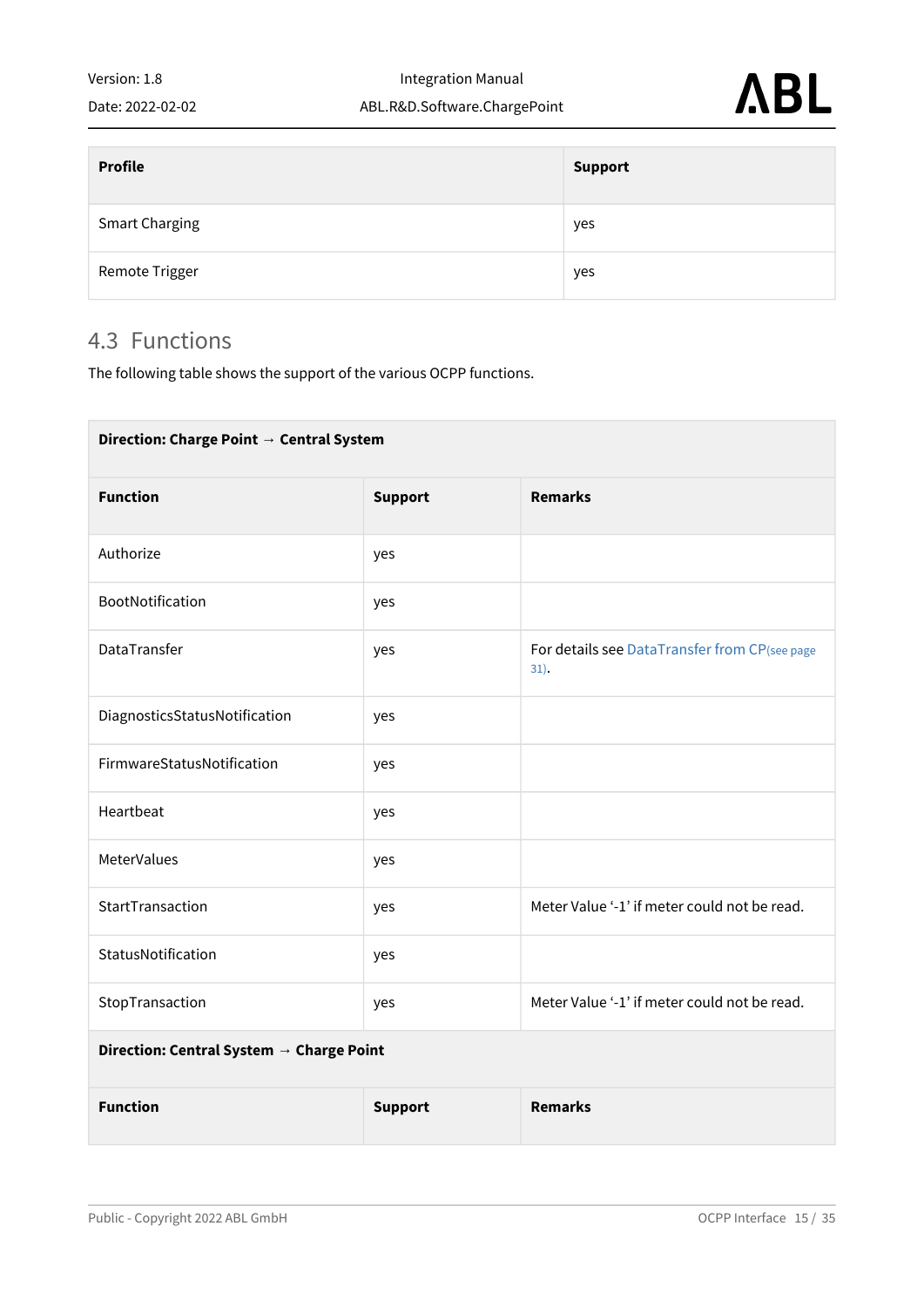Date: 2022-02-02

Integration Manual

#### ABL.R&D.Software.ChargePoint



| CancelReservation      | no  |                                                               |
|------------------------|-----|---------------------------------------------------------------|
| ChangeAvailability     | yes |                                                               |
| ChangeConfiguration    | yes |                                                               |
| ClearCache             | yes |                                                               |
| ClearChargingProfile   | yes |                                                               |
| DataTransfer           | yes | For details see DataTransfer from CS(see page<br>30).         |
| GetCompositeSchedule   | yes |                                                               |
| GetConfiguration       | yes |                                                               |
| GetDiagnostics         | yes | Upload protocols: FTP, HTTP, HTTPS                            |
| GetLocalListVersion    | yes |                                                               |
| RemoteStartTransaction | yes |                                                               |
| RemoteStopTransaction  | yes |                                                               |
| ReserveNow             | no  |                                                               |
| Reset                  | yes |                                                               |
| SendLocalList          | yes |                                                               |
| SetChargingProfile     | yes | ChargingProfilePurpose<br>ChargePointMaxProfile not supported |
| TriggerMessage         | yes |                                                               |
| UnlockConnector        | yes |                                                               |
| UpdateFirmware         | yes | Download protocols: FTP, HTTP, HTTPS                          |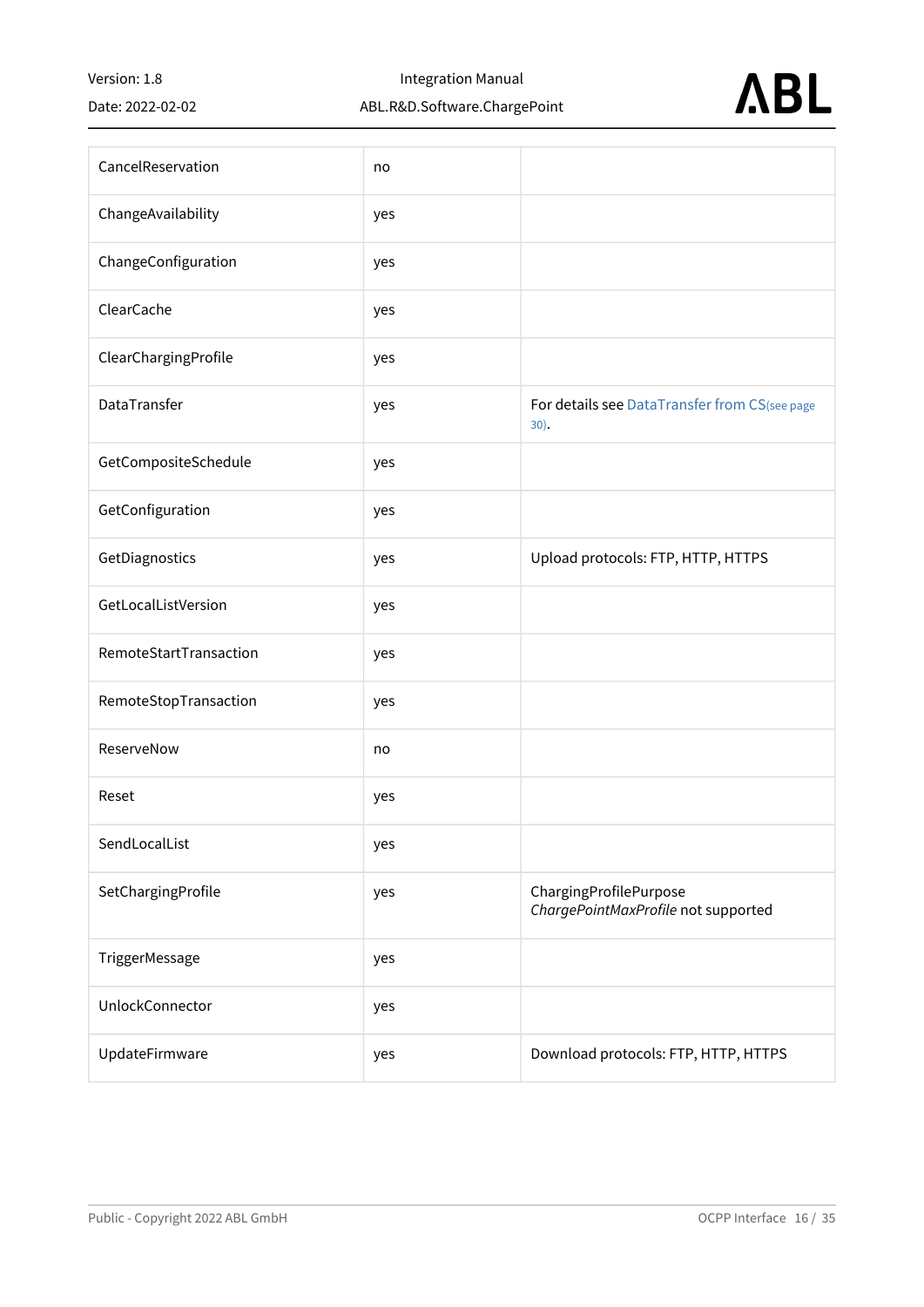## <span id="page-16-2"></span><span id="page-16-0"></span>4.4 Configurations

The following sections and tables list the supported configuration keys for OCPP differentiated by protocol version (higher versions include the keys of lower versions). ABL's proprietary keys are listed seperately.

#### <span id="page-16-1"></span>4.4.1 Standard Keys OCPP 1.5

#### **Standard keys according to OCPP 1.5:**

| <b>Key</b>                   | <b>Support</b> | <b>Default value</b>              | <b>Remarks</b>                                                                                                                                                             |
|------------------------------|----------------|-----------------------------------|----------------------------------------------------------------------------------------------------------------------------------------------------------------------------|
| HeartBeatInterval            | yes            | $\overline{\phantom{a}}$          |                                                                                                                                                                            |
| ConnectionTimeOut            | yes            | $\mathbf 0$                       | Defines maximum time from<br>RemoteStart until connecting a car.<br>For local authorization the car has to<br>be connected before placing a tag in<br>front of the reader. |
| <b>ResetRetries</b>          | no             |                                   | Reset always performs identical<br>procedure. No need for retries.                                                                                                         |
| BlinkRepeat                  | no             |                                   | not applicable                                                                                                                                                             |
| LightIntensity               | no             |                                   | not applicable                                                                                                                                                             |
| MeterValueSampleInter<br>val | yes            | 0                                 | To ensure performance, this value can<br>be set to a minimum of 3. For<br>Eichrecht-compliant installations this<br>value can only be set to a minimum of<br>45.           |
| ClockAlignedDataInterv<br>al | yes            | $\mathbf 0$                       |                                                                                                                                                                            |
| MeterValuesSampledDa<br>ta   | yes            | Energy.Active.Import.Reg<br>ister |                                                                                                                                                                            |
| MeterValuesAlignedDat<br>a   | yes            |                                   |                                                                                                                                                                            |
| StopTxnSampledData           | yes            | Energy.Active.Import.Reg<br>ister |                                                                                                                                                                            |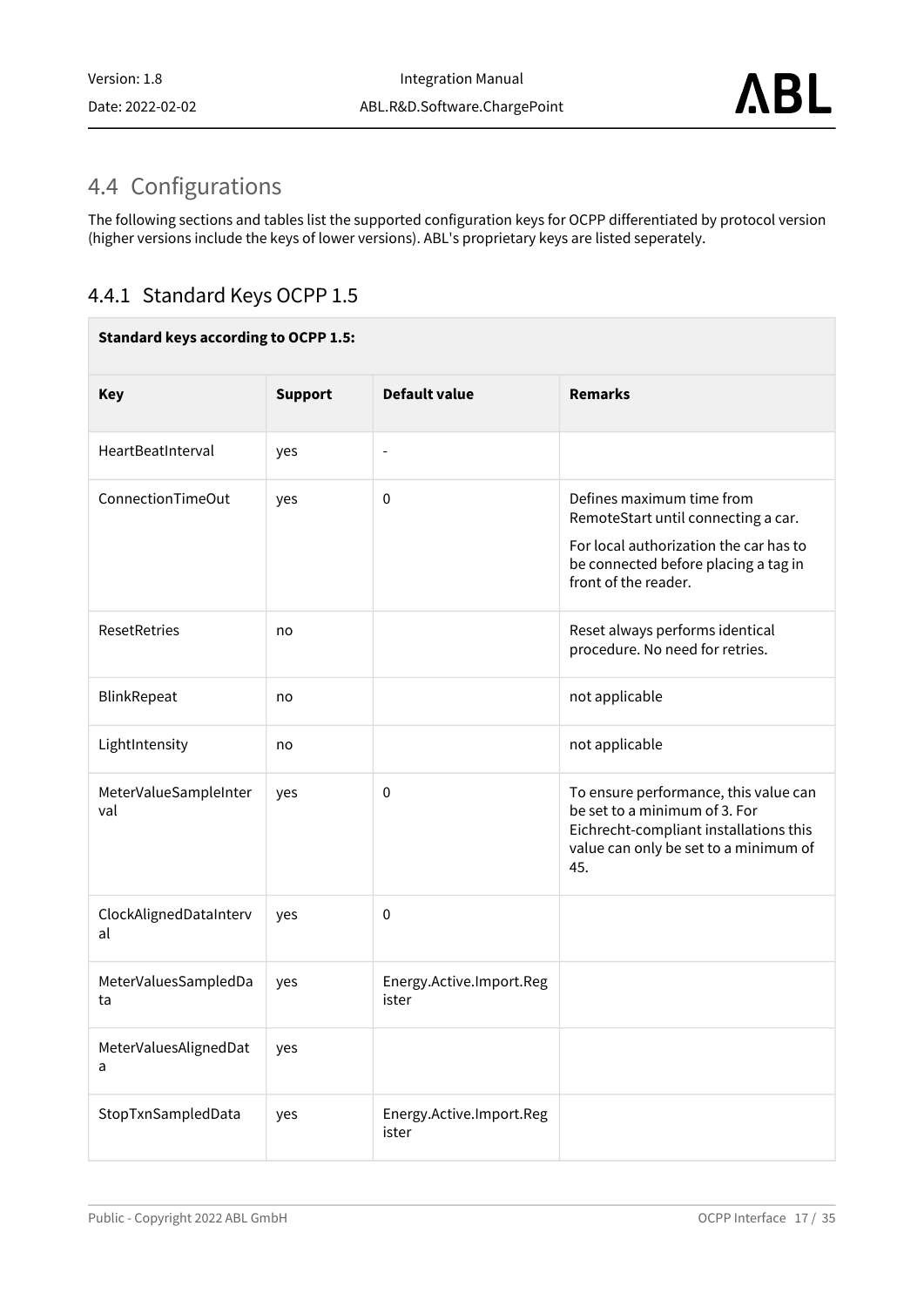$\sim$ 

| <b>Standard keys according to OCPP 1.5:</b> |                |               |                |  |
|---------------------------------------------|----------------|---------------|----------------|--|
| <b>Key</b>                                  | <b>Support</b> | Default value | <b>Remarks</b> |  |
| StopTxnAlignedData                          | yes            |               |                |  |

### <span id="page-17-0"></span>4.4.2 Standard Keys OCPP 1.6

| Additional standard keys according to OCPP 1.6: |                    |                         |                                                                                                                         |
|-------------------------------------------------|--------------------|-------------------------|-------------------------------------------------------------------------------------------------------------------------|
| <b>Key</b>                                      | <b>Supp</b><br>ort | <b>Default</b><br>value | <b>Remarks</b>                                                                                                          |
| AllowOfflineTxFo<br>rUnknownId                  | yes                | false                   | If the charge point is offline, accepted Ids and Ids which are not yet in<br>the local cache or white list are accepted |
| AuthorizationKey                                | yes                |                         |                                                                                                                         |
| AuthorizationCac<br>heEnabled                   | yes                | True                    | The local cache is enabled                                                                                              |
| AuthorizeRemote<br>TxRequests                   | no                 | false                   | Transactions initiated by RemoteStart are not authorized locally                                                        |
| ConnectorPhase<br>Rotation                      | no                 |                         |                                                                                                                         |
| ConnectorPhase<br>RotationMaxLeng<br>th         | no                 |                         |                                                                                                                         |
| GetConfiguration<br>MaxKeys                     | no                 |                         | No restriction applies.                                                                                                 |
| LocalAuthListEna<br>bled                        | no                 |                         | Can be set via LocalPreAuthorize, LocalPreAuthorizeOffline and<br>AuthorizationCacheEnabled                             |
| LocalAuthListMax<br>Length                      | no                 |                         | At least 10,000 entries can be stored.                                                                                  |
| LocalAuthorizeOf<br>fline                       | yes                | true                    | Use local cache and white-list, if offline.                                                                             |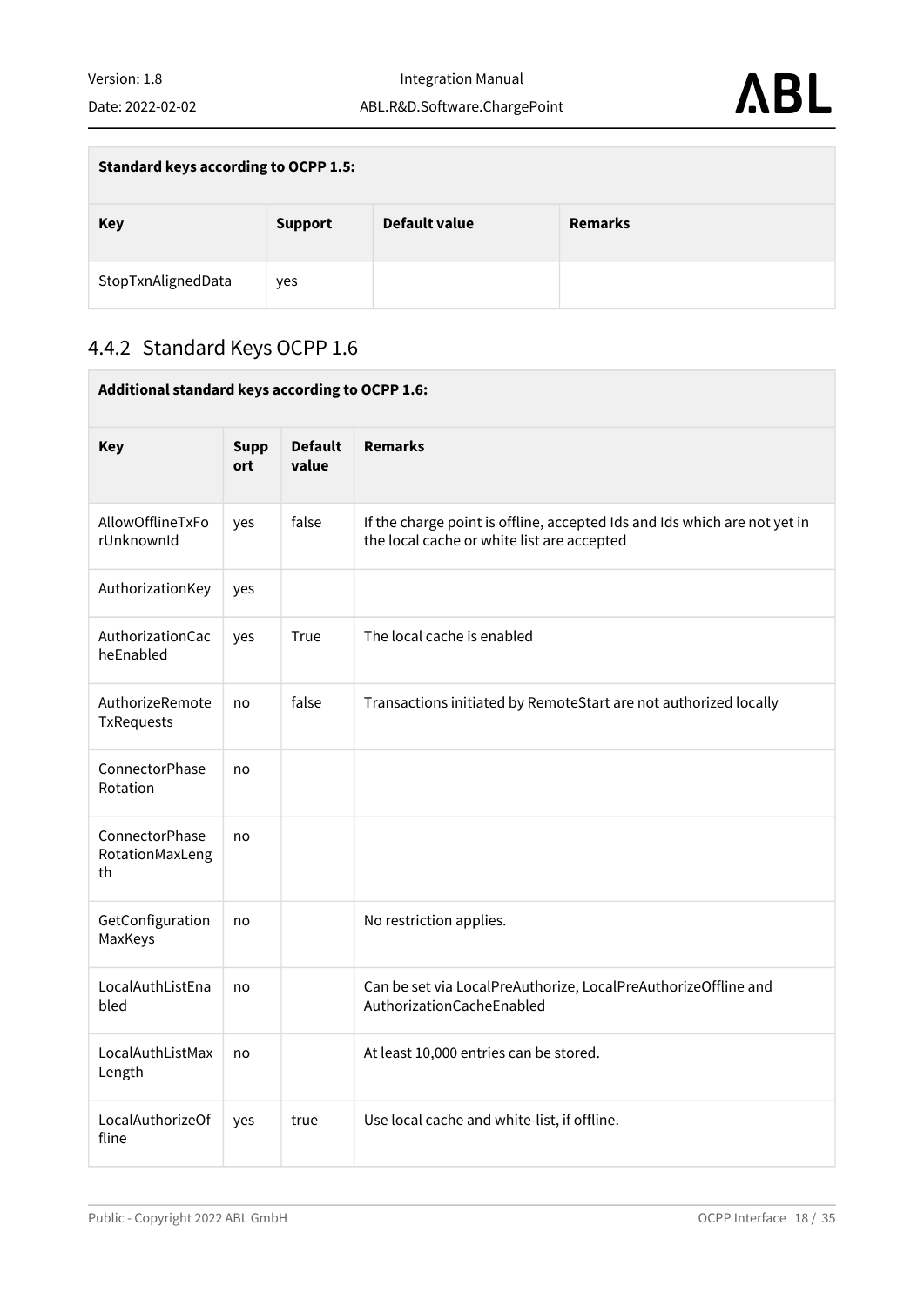

| Additional standard keys according to OCPP 1.6: |                    |                         |                                                                                                                                                       |
|-------------------------------------------------|--------------------|-------------------------|-------------------------------------------------------------------------------------------------------------------------------------------------------|
| <b>Key</b>                                      | <b>Supp</b><br>ort | <b>Default</b><br>value | <b>Remarks</b>                                                                                                                                        |
| LocalPreAuthoriz<br>e                           | yes                | true                    | Use local cache and white-list, if online.                                                                                                            |
| MaxEnergyOnInv<br>alidId                        | no                 |                         |                                                                                                                                                       |
| MeterValuesAlign<br>edDataMaxLengt<br>h         | no                 |                         | No restriction applies.                                                                                                                               |
| MeterValuesSam<br>pledDataMaxLen<br>gth         | no                 |                         | No restriction applies.                                                                                                                               |
| MinimumStatusD<br>uration                       | yes                | $\pmb{0}$               | Status changes are transmitted immediately, by default.                                                                                               |
| NumberOfConne<br>ctors                          | yes                |                         |                                                                                                                                                       |
| SendLocalListMa<br>xLength                      | no                 |                         | Up to 9,000 entries can be processed within a single SendLocalList.req                                                                                |
| StopTransaction<br>OnEVSidDisconn<br>ect        | no                 | true                    | Transactions are always stopped if the cable is unplugged by the<br>customer.                                                                         |
| StopTransaction<br>OnInvalidId                  | yes                | false                   | Whether the charge point will end an ongoing transaction when it<br>receives a status other than Accepted for the UserId in<br>StartTransaction.conf. |
| StopTxnAlignedD<br>ataMaxLength                 | no                 |                         | No restriction applies                                                                                                                                |
| StopTxnSampled<br>DataMaxLength                 | no                 |                         | No restriction applies                                                                                                                                |
| SupportedFeatur<br>eProfiles                    | no                 |                         | Supported profiles: Core Profile, Firmware Management, Local List<br>Management                                                                       |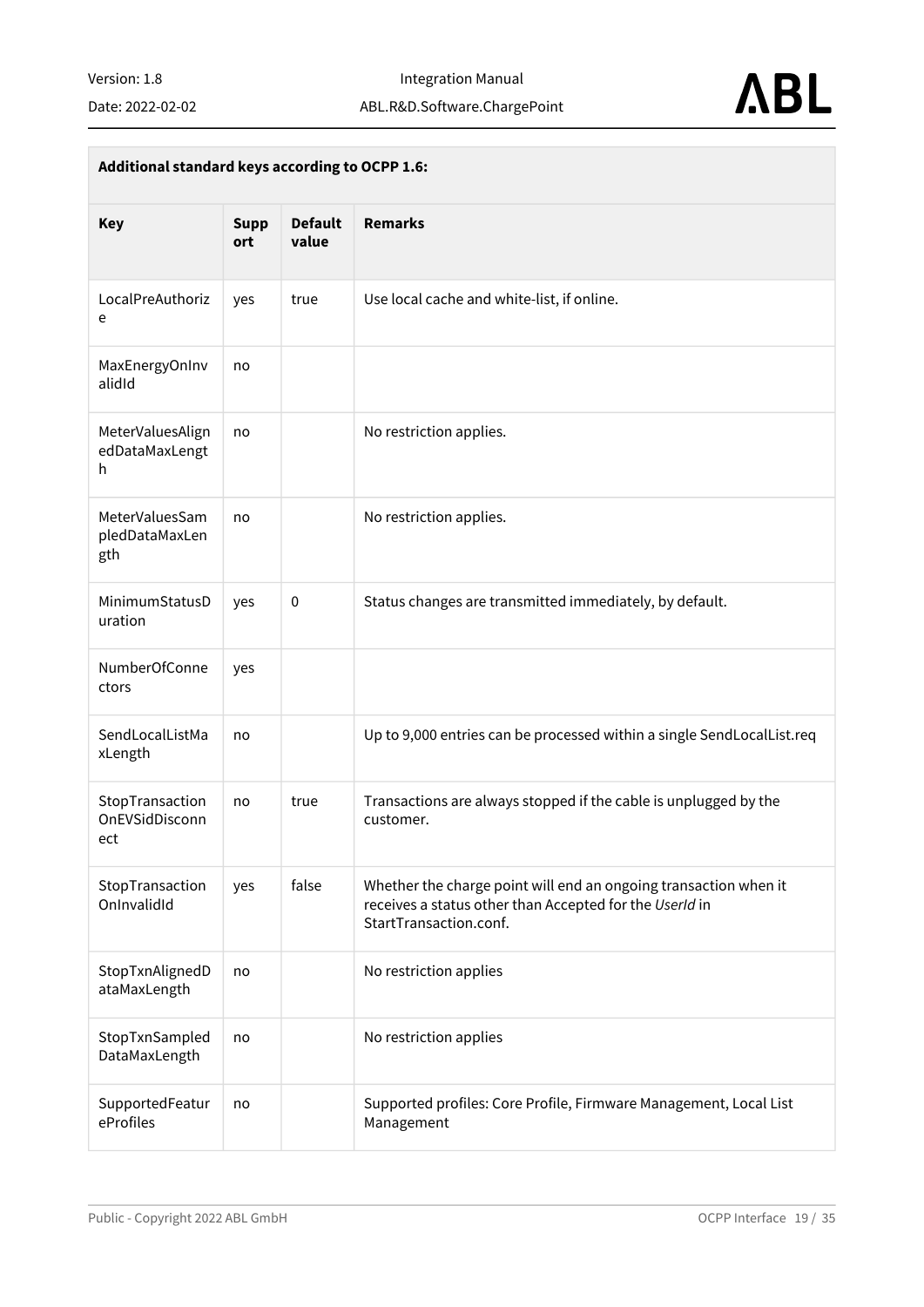| Additional standard keys according to OCPP 1.6:  |                    |                         |                                                                                                                                                                                                                 |
|--------------------------------------------------|--------------------|-------------------------|-----------------------------------------------------------------------------------------------------------------------------------------------------------------------------------------------------------------|
| <b>Key</b>                                       | <b>Supp</b><br>ort | <b>Default</b><br>value | <b>Remarks</b>                                                                                                                                                                                                  |
| SupportedFeatur<br>eProfilesMaxLeng<br>th        | no                 |                         | No restriction applies                                                                                                                                                                                          |
| TransactionMess<br>ageAttempts                   | no                 |                         | As long as no reboot happens, all messages are saved by the charge<br>point, such that all messages are re-sent if the connection is up again.<br>For behavior after reboot, see Restart Behaviour(see page 9). |
| <b>TransactionMess</b><br>ageRetryInterval       | no                 |                         | see above                                                                                                                                                                                                       |
| <b>UnlockConnector</b><br>OnEVSideDiscon<br>nect | no                 | true                    | As soon as the EV is unplugged, no further locking is possible                                                                                                                                                  |
| WebSocketPingIn<br>terval                        | yes                | 30                      |                                                                                                                                                                                                                 |

### <span id="page-19-0"></span>4.4.3 ABL Proprietary Keys

| <b>Proprietary extensions by ABL:</b> |                                                  |                                                   |  |
|---------------------------------------|--------------------------------------------------|---------------------------------------------------|--|
| <b>Key</b>                            | Default value                                    | <b>Remarks</b>                                    |  |
| AccessPointN<br>ame                   |                                                  | Allows setting the APN.                           |  |
| AccessPointU<br>ser                   |                                                  | User name for authentication at the Access Point. |  |
| AccessPointP<br>assword               |                                                  | Password for authentication at the Access Point.  |  |
| ChargeBoxId                           | ABL_ <sbc3-<br>serial-<br/>number&gt;</sbc3-<br> | Allows changing the charge box ID.                |  |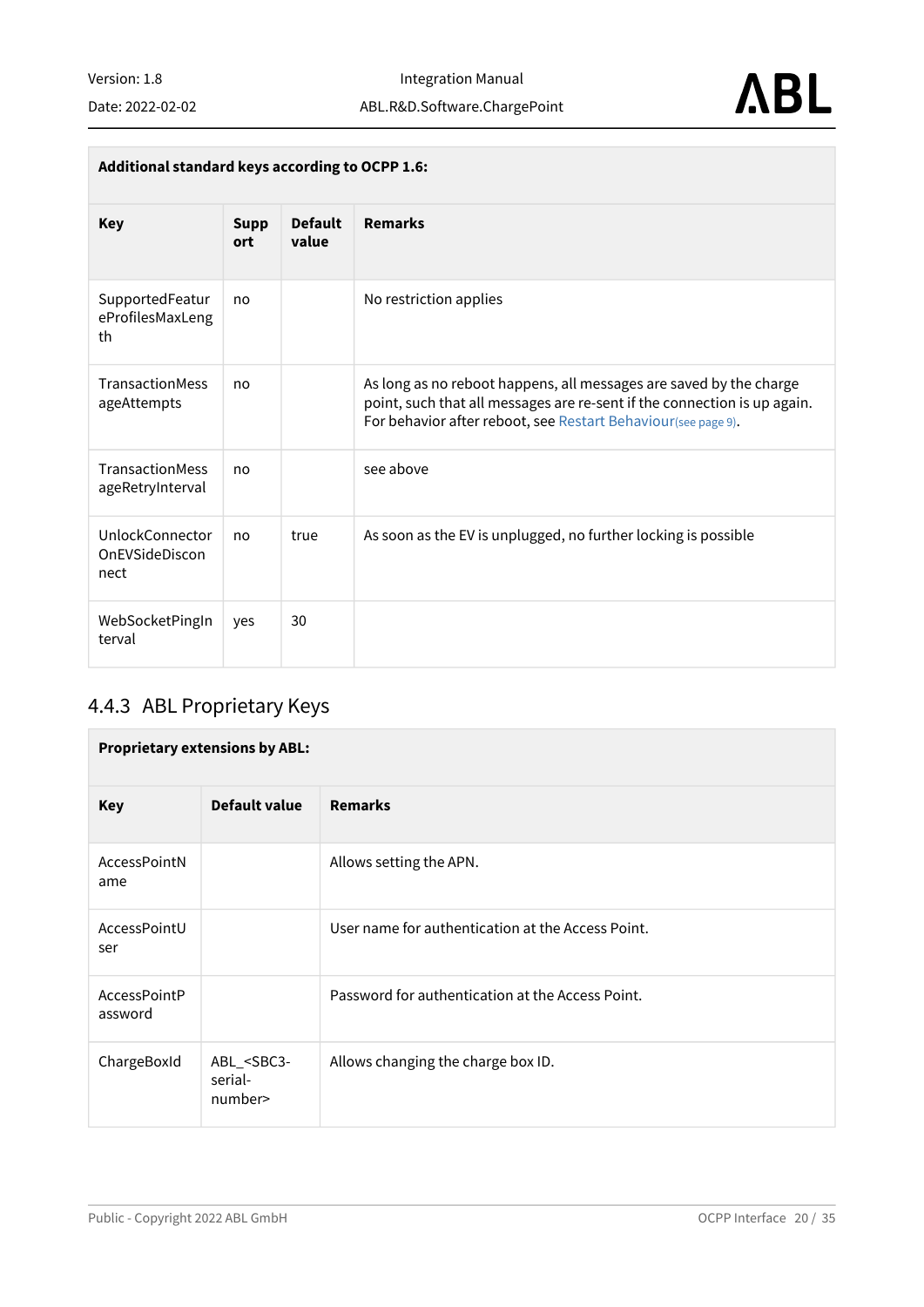Integration Manual ABL.R&D.Software.ChargePoint



| <b>Proprietary extensions by ABL:</b> |  |  |
|---------------------------------------|--|--|
|---------------------------------------|--|--|

| <b>Key</b>                   | <b>Default value</b>             | <b>Remarks</b>                                                                                                                                                                                                                                        |
|------------------------------|----------------------------------|-------------------------------------------------------------------------------------------------------------------------------------------------------------------------------------------------------------------------------------------------------|
| Comments                     |                                  | Allows placing comments visible to OCPP and on the administration web<br>interface.                                                                                                                                                                   |
| DisableDown<br>grading       | true                             | Prevent downgrading of the SBC software. Set to false if a downgrade is<br>intended.                                                                                                                                                                  |
| EndSignature<br><b>Type</b>  | SIGNATURE_T<br><b>RANSACTION</b> | Defines the type of end-signature for a meterValue.<br>If set to "SIGNATURE_TRANSACTION" contains only the last meterValue.<br>If set to "SIGNATURE_CDR" contains the start and end meterValue.                                                       |
| FreeCharging                 | false                            | Allow charging without authorization.<br>This will start charging sessions immediately when a car is connected.                                                                                                                                       |
| FreeCharging<br>Offline      | false                            | If the charging station is off-line, no authentication is required and charging<br>starts immediately.                                                                                                                                                |
| FreeCharging<br>Uid          | "00000000000<br>000"             | The Uid used for an unknown user. This value should be a 4 or 7 byte hex-<br>String.                                                                                                                                                                  |
| HandleNewTr<br>ansaction     | ReenableUnkn<br>own*             | Defines the behavior after a power failure and an unknown charging EV (see<br>Restart Behaviour(see page 9)).                                                                                                                                         |
| HandleOldTra<br>nsaction     | ReenableOld                      | Defines the behavior after a power failure and a charging EV with<br>information about a previous active charging session (see Restart<br>Behaviour(see page 9)).                                                                                     |
| HandleExpire<br>dTransaction | ReenableUnkn<br>own              | Defines the behavior after a power failure (after the PowerTimeout is<br>expired) and a charging EV with information about a previous active<br>charging session (see Restart Behaviour(see page 9)).                                                 |
| LateOccupied                 | false                            | If set to true: Connector will be reported as occupied only as of start of<br>charge. Before, available will be reported, even if a car is connected to the<br>station.<br>If set to false: Standard behavior: Occupied as soon as car is plugged in. |
| LogLevel                     | <b>INFO</b>                      | Controls the log verbosity. Can be set to DEBUG or TRACE for more fine<br>grained log file information.                                                                                                                                               |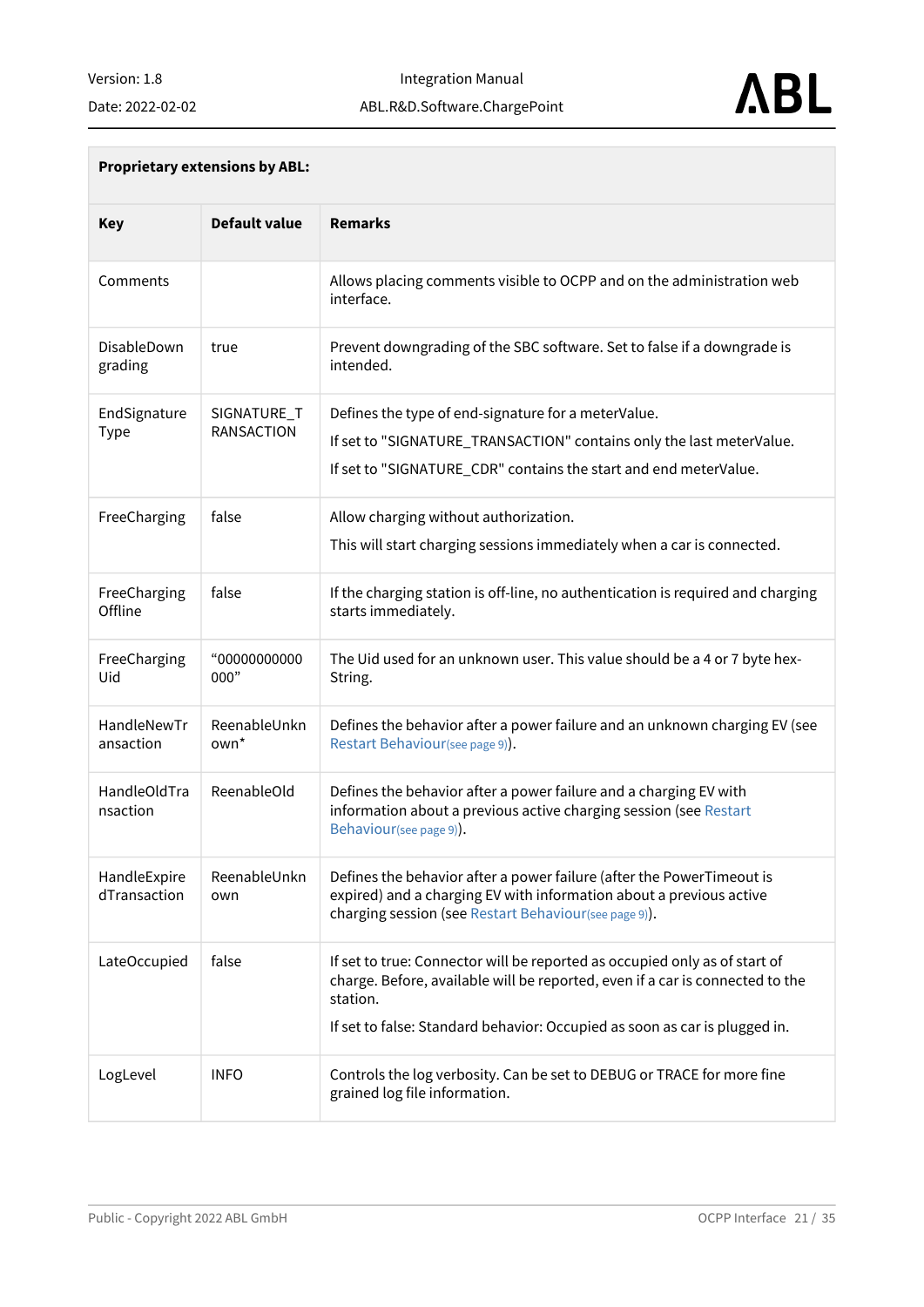

#### **Proprietary extensions by ABL:**

| <b>Key</b>                 | <b>Default value</b>             | <b>Remarks</b>                                                                                                                                                                                                          |
|----------------------------|----------------------------------|-------------------------------------------------------------------------------------------------------------------------------------------------------------------------------------------------------------------------|
| LogOcppInvo<br>cations     | true                             | for internal use only                                                                                                                                                                                                   |
| LogOcppMess<br>ages        | true                             | for internal use only                                                                                                                                                                                                   |
| OcppVersion                | 1.5                              | The active version of OCPP. Supported versions: 1.5 and 1.6                                                                                                                                                             |
| PowerTimeou<br>t           | $\Omega$                         | The time in seconds until an old charging session expires (see Restart<br>Behaviour(see page 9)).                                                                                                                       |
| PushMeterCo<br>nfiguration | false                            | If set to true every meter public key will be sent to the backend by<br>DataTransfer just after BootNotification.                                                                                                       |
| ServiceURL                 |                                  | Allows changing the central system endpoint address.                                                                                                                                                                    |
| SecurityProto<br>cols      |                                  | This is a comma separated list of the activated TLS/SSL versions. It prevents<br>downgrades of the connection protocol.                                                                                                 |
| ShortenUIDs                | false                            | Select the UID format. Setting this key to true configures the CP to send four<br>byte ISO 14443 UID as-is, with no zero-padding to seven bytes.                                                                        |
| TransmitMete<br>rSignature | Eichrecht: true<br>others: false | Only products which are conformant with Eichrecht will transmit signatures<br>in MeterValue objects. Products which are not conformant won't transmit a<br>signature, even if this configuration is set to true. Notes: |
|                            |                                  | 1) If you disable signatures in a product which is Eichrecht-compliant, you<br>do it on your on risk!                                                                                                                   |
|                            |                                  | 2) If you set the value to true in non Eichrecht-conformant products, the<br>outlets will cease operation since signatures can not be acquired.                                                                         |

#### <span id="page-21-1"></span><span id="page-21-0"></span>4.5 Error Codes

The following table lists supported OCPP error codes as they appear in *StatusNotification.req* when sent by the SBC charge point software.

The OCPP field *vendorErrorCode* consists of a device-type followed by a space and the actual error code:

vendorErrorCode: <device-type> <error-code>

The OCPP field info consists of a logical ID (that is an internal address assigned to the device) and an explanatory text to help identify the error: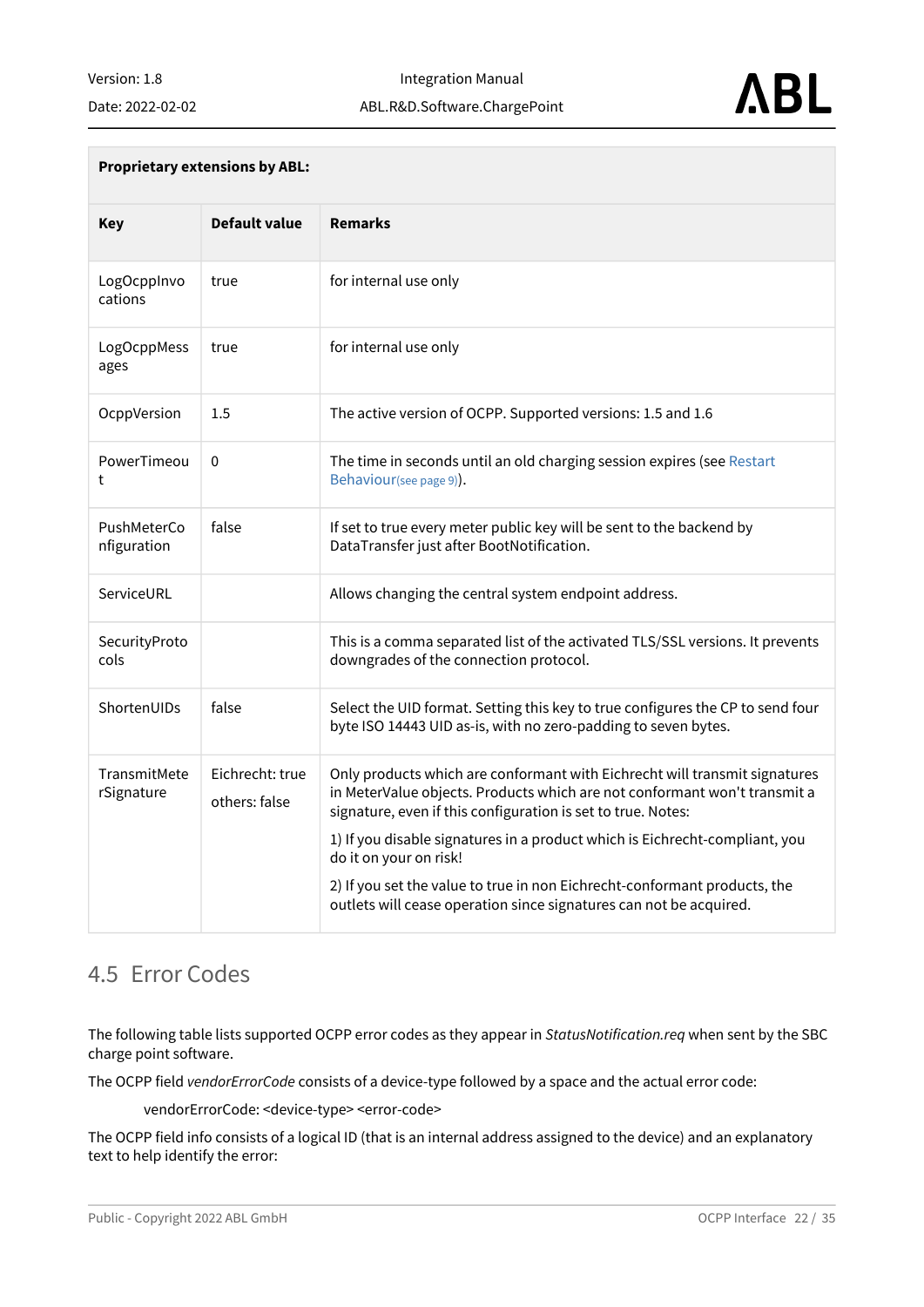Date: 2022-02-02



#### info: <logical-id>: <text>

| <b>OCPP field errorCode</b><br><b>Description</b><br>according to OCPP                                                                          | <b>OCPP field</b><br>vendorErrorCod<br>e | <b>OCPP field info</b>                                                         | <b>Possible reasons and</b><br>proposed resolutions                                                                                                                                                                                              |
|-------------------------------------------------------------------------------------------------------------------------------------------------|------------------------------------------|--------------------------------------------------------------------------------|--------------------------------------------------------------------------------------------------------------------------------------------------------------------------------------------------------------------------------------------------|
| ConnectorLockFailure<br>Failure to lock or unlock<br>connector.                                                                                 | <b>EVSE F5</b>                           | Socket of outlet could not<br>be locked.                                       | Mechanical error, plugged<br>incorrectly or locking actor<br>defect.<br>1. Re-plug EV<br>2. OCPP UnlockConnector<br>3. Reboot                                                                                                                    |
| GroundFailure<br>Ground fault circuit<br>interrupter has been<br>activated.                                                                     | EVSE <sub>F3</sub>                       | DC residual current<br>detected or self test of RCD-<br>MD failed.             | 1. Re-plug EV<br>2. EV may have a fault.                                                                                                                                                                                                         |
|                                                                                                                                                 | <b>RCCB TRIPPED</b>                      | RCCB breaker tripped.                                                          | At site: Check installation<br>and reset RCCB.                                                                                                                                                                                                   |
| HighTemperature<br>Temperature inside<br>charge point is too high.                                                                              | EVSE F10                                 | Internal temperature of<br>outlet over 80°C or NTC<br>failure.                 | 1. Charging process will be<br>stopped. Will be resolved<br>when temperature drops<br>below 60°C for at least 10<br>minutes. Check at site why<br>over-temperature<br>happens.<br>2. For extreme<br>temperatures will stay<br>until power-cycle. |
|                                                                                                                                                 | EVSE F17                                 | Internal temperature of<br>outlet increased<br>$(60^{\circ}C - 80^{\circ}C)$ . | Charging will continue at<br>reduced rate of 6A.                                                                                                                                                                                                 |
| InternalError<br>Error in internal hard- or<br>software component.                                                                              |                                          | currently not in use                                                           |                                                                                                                                                                                                                                                  |
| LocalListConflict<br>The authorization<br>information received from<br>the Central System is in<br>conflict with the<br>LocalAuthorizationList. |                                          | currently not in use                                                           |                                                                                                                                                                                                                                                  |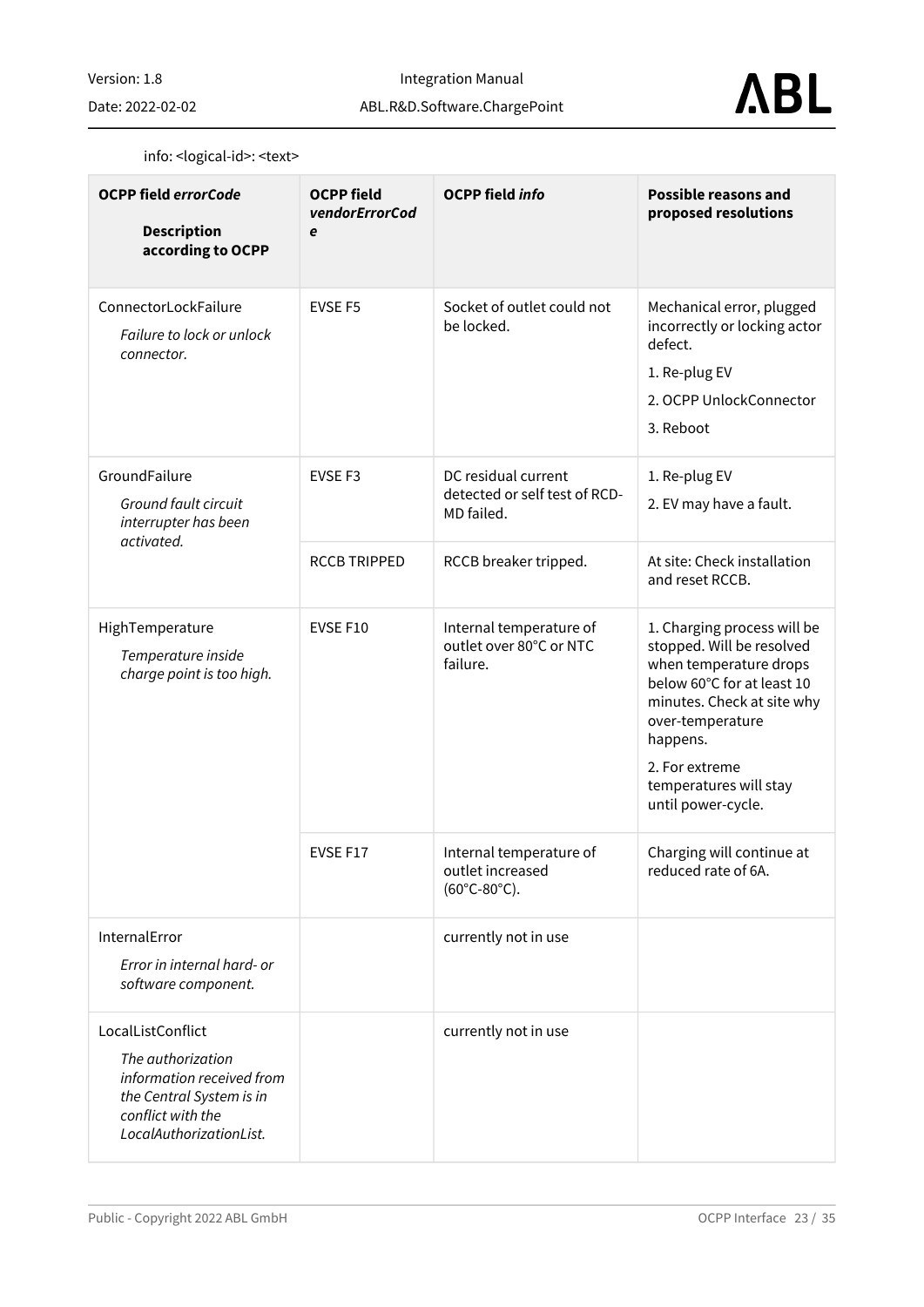Integration Manual

#### Date: 2022-02-02

ABL.R&D.Software.ChargePoint

# **ABL**

| <b>OCPP field errorCode</b><br><b>Description</b><br>according to OCPP                | <b>OCPP field</b><br>vendorErrorCod<br>e | <b>OCPP field info</b>                                                                                       | <b>Possible reasons and</b><br>proposed resolutions                                                                                                                 |
|---------------------------------------------------------------------------------------|------------------------------------------|--------------------------------------------------------------------------------------------------------------|---------------------------------------------------------------------------------------------------------------------------------------------------------------------|
| Mode3Error/EVComm-<br>unicationError<br>Problem with Mode 3<br>connection to vehicle. | <b>EVSE F6</b>                           | Outlet with socket: No valid<br>coding-resistor at CS<br>detected; rated current of<br>cable cannot be read. | 1. Re-plug EV.<br>2. EV has fault.<br>3. Cable is faulty.                                                                                                           |
|                                                                                       | EVSE F7                                  | Vehicle requests charging<br>with external ventilation;<br>state D not supported.                            | The obsolete ISO state D is<br>not supported by ABL<br>equipment.                                                                                                   |
|                                                                                       | EVSE F8                                  | Voltage of CP out of limit.                                                                                  | 1. Re-plug EV.<br>2. EV has fault.<br>3. Cable is faulty.                                                                                                           |
| NoError<br>No error to report.                                                        | Start-up                                 | Start-up                                                                                                     | No action to be taken.<br>This is a normal<br>initialization state during<br>startup of the station. May<br>last up to 30s.                                         |
|                                                                                       | <b>EVSE INIT</b>                         | Initializing outlet.                                                                                         | No action to be taken.<br>This is a normal<br>initialization state during<br>startup of the station. May<br>last up to 30s.                                         |
| OtherError<br>Other type of error. More                                               | <type>TIMEOUT</type>                     | Field-bus communication<br>timeout                                                                           | One occurence in six<br>months or for short<br>duration (less than 1                                                                                                |
| information in<br>vendorErrorCode.                                                    | <type>FAULTED</type>                     | Field-bus protocol error                                                                                     | minute) may be ignored.<br>Frequent occurrences<br>usually are symptoms of<br>non-correct/faulty bus<br>wiring.<br>Check bus wiring of control<br>and/or meter bus. |
|                                                                                       | <type><br/><b>INCOMPATIBLE</b></type>    | Incompatible firmware<br>version                                                                             | The firmware of this field-<br>bus device is not<br>supported by the SBC<br>software. Check firmware<br>version and correct it by<br>upgrading.                     |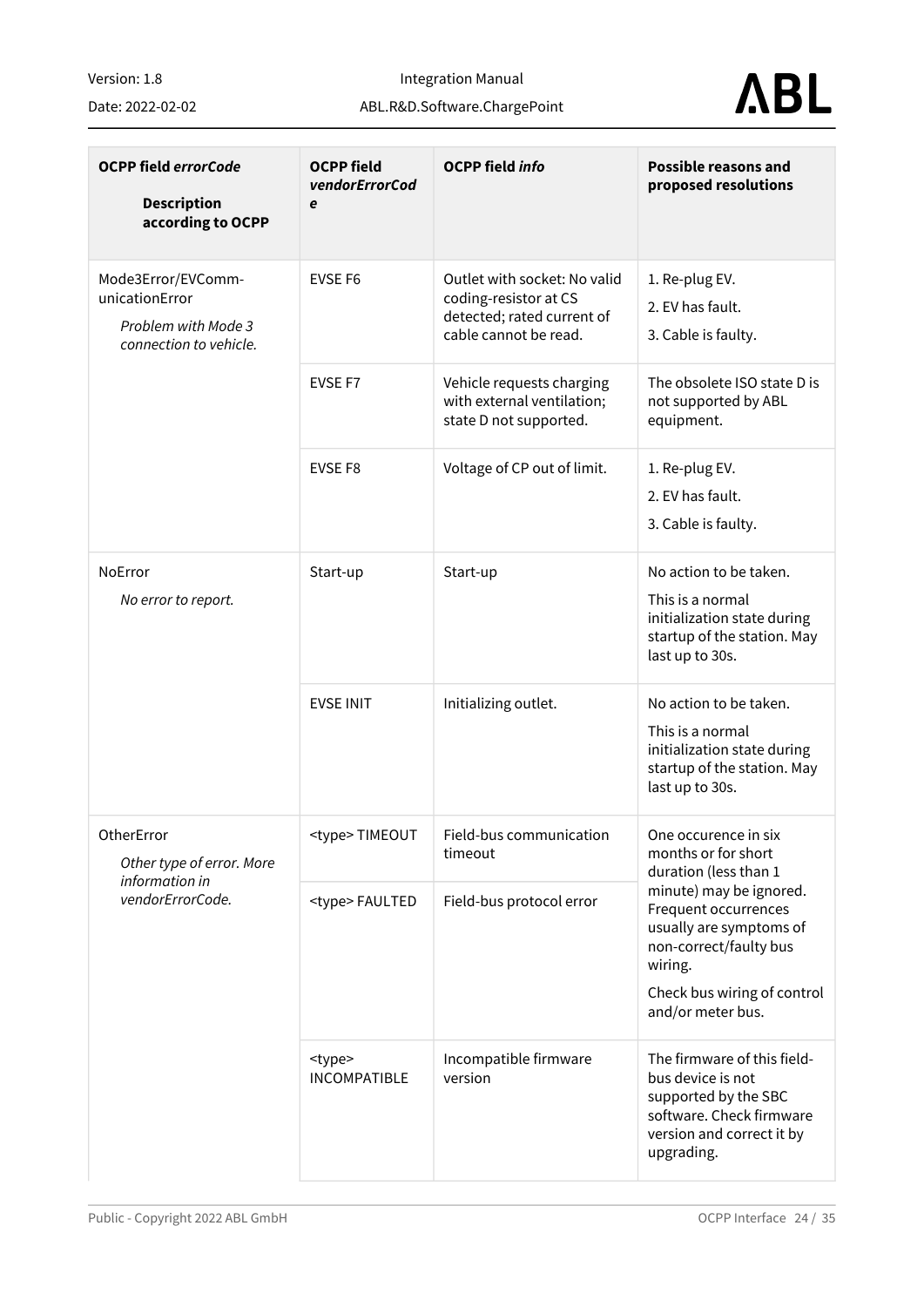Date: 2022-02-02

Integration Manual

ABL.R&D.Software.ChargePoint

# **ABL**

| <b>OCPP field errorCode</b><br><b>Description</b><br>according to OCPP | <b>OCPP field</b><br>vendorErrorCod<br>e | <b>OCPP field info</b>                                           | <b>Possible reasons and</b><br>proposed resolutions                                                                                                                                                                                                                                        |
|------------------------------------------------------------------------|------------------------------------------|------------------------------------------------------------------|--------------------------------------------------------------------------------------------------------------------------------------------------------------------------------------------------------------------------------------------------------------------------------------------|
|                                                                        | <type><br/>MISCONFIGURED</type>          | Invalid configuration                                            | The settings or parameter<br>set of this field-bus device<br>are not matching the<br>expextations of the SBC<br>software. Fix by using the<br>correct firmware or update<br>the SBC software to a more<br>recent version.                                                                  |
|                                                                        | <type><br/>NOT_PRESENT</type>            | Device not present                                               | This field-bus device could<br>not be detected on the<br>bus.<br>1. Check product<br>configuration for right<br>model/revision of the<br>enclosing product.<br>2. Check bus cabling. If this<br>occurs for all devices in a<br>product the busses may<br>have been swapped by<br>accident. |
|                                                                        | EVSE <sub>F2</sub>                       | Invalid condition detected<br>by EVCC self test.                 | 1. Reboot.<br>2. Check bus wiring.<br>3. Check EVCC for<br>hardware failures.                                                                                                                                                                                                              |
|                                                                        | EVSE F4 $/$<br>EVSE F14                  | Field-bus communication<br>timeout of SBC detected by<br>outlet. | Check bus wiring.<br>F14 only: Charging will<br>continue at reduced rate of<br>6A.                                                                                                                                                                                                         |
|                                                                        | <b>SPD TRIPPED</b>                       | Surge protection device<br>triggered.                            | Lighning strike may have<br>occurred. Check<br>installation at site. Replace<br>surge protection.                                                                                                                                                                                          |
|                                                                        | METER<br>NOT_SMART                       | Meter is not suitable for<br>signatures.                         | 1. Check that LGW is built<br>into product and wired<br>between meter and SBC.<br>2. Check configuration of<br>LGW for correctness.                                                                                                                                                        |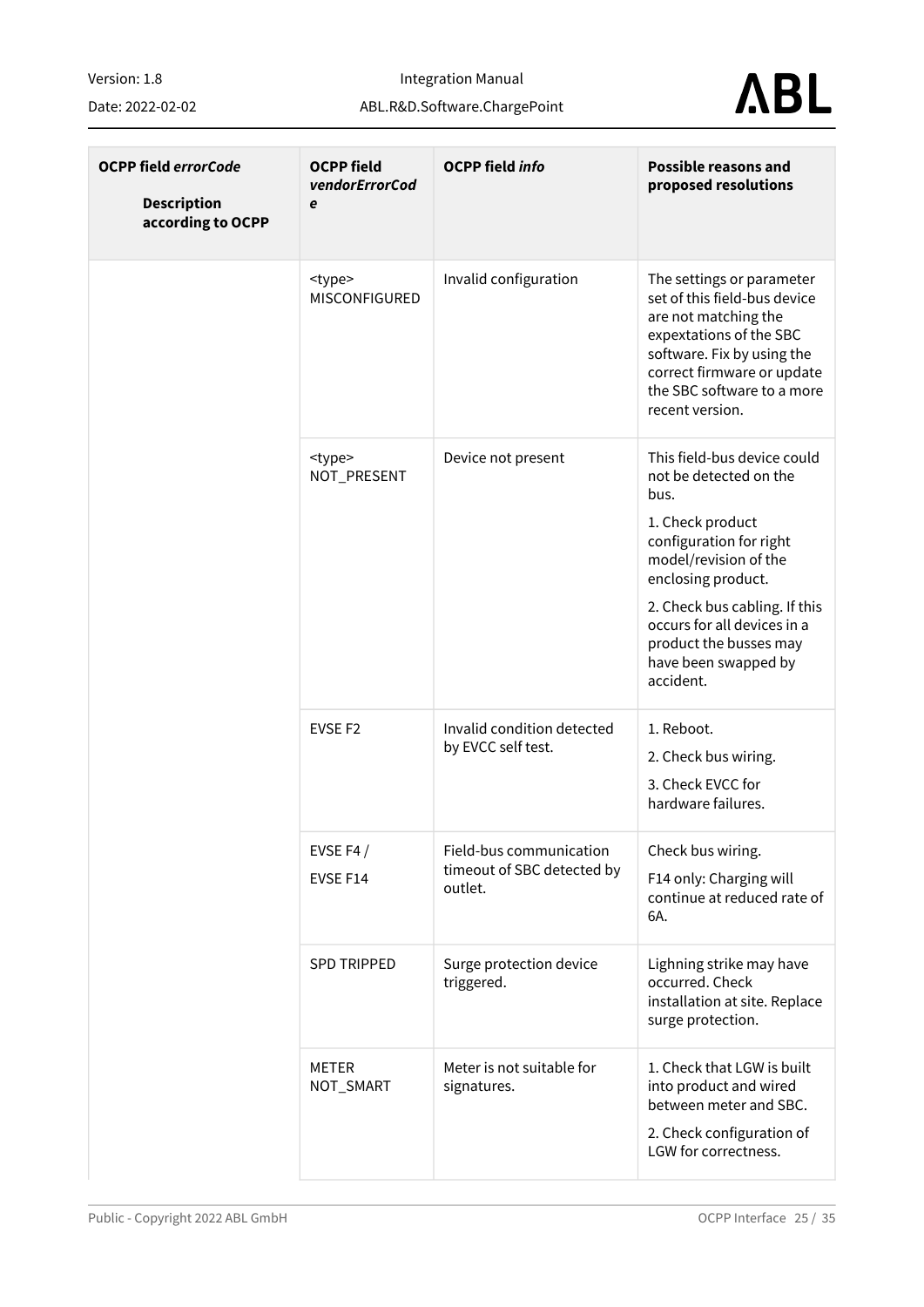Integration Manual

ABL.R&D.Software.ChargePoint

Date: 2022-02-02



| <b>OCPP field errorCode</b><br><b>Description</b><br>according to OCPP | <b>OCPP field</b><br>vendorErrorCod<br>e | <b>OCPP field info</b>                                                 | <b>Possible reasons and</b><br>proposed resolutions                                                                                     |
|------------------------------------------------------------------------|------------------------------------------|------------------------------------------------------------------------|-----------------------------------------------------------------------------------------------------------------------------------------|
|                                                                        | <b>SMGW</b><br>UPDATE_RUNNI<br>ΝG        | Device is performing an<br>update.                                     | The LGW is updated. This<br>state vanishes after the<br>update is finished. Do NOT<br>reboot.                                           |
|                                                                        | GeneralBreaker<br><b>TRIPPED</b>         | Circuit breaker or RCCB<br>tripped.                                    | See descriptions for RCCB<br>and circuit breaker.                                                                                       |
|                                                                        | SMGW DB_FULL                             | LGW database is full.                                                  | The LGW storage capacity<br>for transactions is<br>exhausted.<br>Archive the currently built-<br>it LGW and replace it by a<br>new one. |
| OverCurrentFailure<br>Over current protection<br>device has tripped.   | EVSE F9                                  | Charging current of at least<br>one phase exceeds<br>programmed limit. | 1. Re-plug EV.<br>2. EV has fault.                                                                                                      |
|                                                                        | EVSE F15                                 | Load imbalance detected.                                               | Charging will continue at<br>reduced rate of 20A.                                                                                       |
|                                                                        | EVSE F16                                 | Communication with<br>overcurrent detection<br>failed.                 | Charging will continue at<br>reduced rate of 10A.<br>Check EVCC if this error<br>recurs.                                                |
|                                                                        | MCB_32 TRIPPED                           | Circuit breaker tripped.                                               | 1. Check reason of trigger.<br>2. Reset breaker.                                                                                        |
| OverVoltage<br>Voltage has risen above an<br>acceptable level.         |                                          | currently not in use                                                   |                                                                                                                                         |
| PowerMeterFailure<br>Failure to read power<br>meter.                   | <b>METER</b><br>NOT_SMART                | Meter not suitable for<br>signatures.                                  | Check product<br>configuration for right<br>model/revision of the<br>enclosing product.                                                 |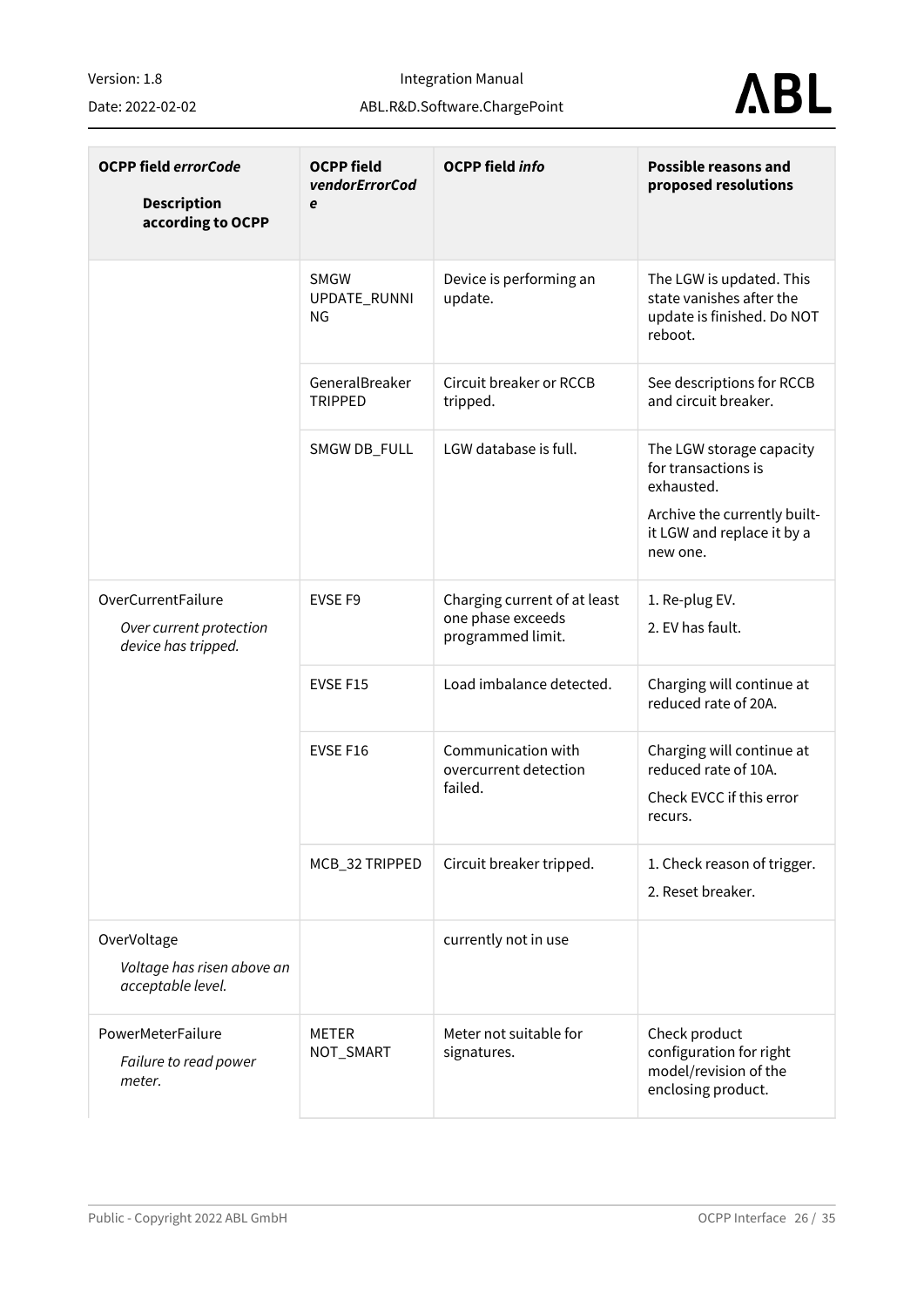Date: 2022-02-02

Integration Manual

ABL.R&D.Software.ChargePoint

# **ABL**

| <b>OCPP field errorCode</b><br><b>Description</b><br>according to OCPP | <b>OCPP field</b><br>vendorErrorCod<br>e | <b>OCPP field info</b>              | <b>Possible reasons and</b><br>proposed resolutions                                                                                                                                                                                                                                        |
|------------------------------------------------------------------------|------------------------------------------|-------------------------------------|--------------------------------------------------------------------------------------------------------------------------------------------------------------------------------------------------------------------------------------------------------------------------------------------|
|                                                                        | <b>METER TIMEOUT</b>                     | Field-bus communication<br>timeout. | One occurence in six<br>months or for short<br>duration (less than 1                                                                                                                                                                                                                       |
|                                                                        | <b>METER FAULTED</b>                     | Field-bus protocol error.           | minute) may be ignored.<br>Frequent occurrences<br>usually are symptoms of<br>non-correct/faulty bus<br>wiring.<br>1. Check bus wiring of<br>meter bus.<br>2. Replace meter.                                                                                                               |
|                                                                        | METER<br><b>INCOMPATIBLE</b>             | Incompatible firmware<br>version.   | The firmware of this meter<br>device is not supported by<br>the SBC software.<br>1. Check and correct<br>application profile of<br>meter.<br>2. Upgrade SBC software.                                                                                                                      |
|                                                                        | <b>METER</b><br>MISCONFIGURED            | Invalid configuration.              | The settings of this meter<br>are not matching the<br>expextations of the SBC<br>software. Update the SBC<br>software to a more recent<br>version.                                                                                                                                         |
|                                                                        | <b>METER</b><br>NOT_PRESENT              | Device not present.                 | This field-bus device could<br>not be detected on the<br>bus.<br>1. Check product<br>configuration for right<br>model/revision of the<br>enclosing product.<br>2. Check bus cabling. If this<br>occurs for all devices in a<br>product the busses may<br>have been swapped by<br>accident. |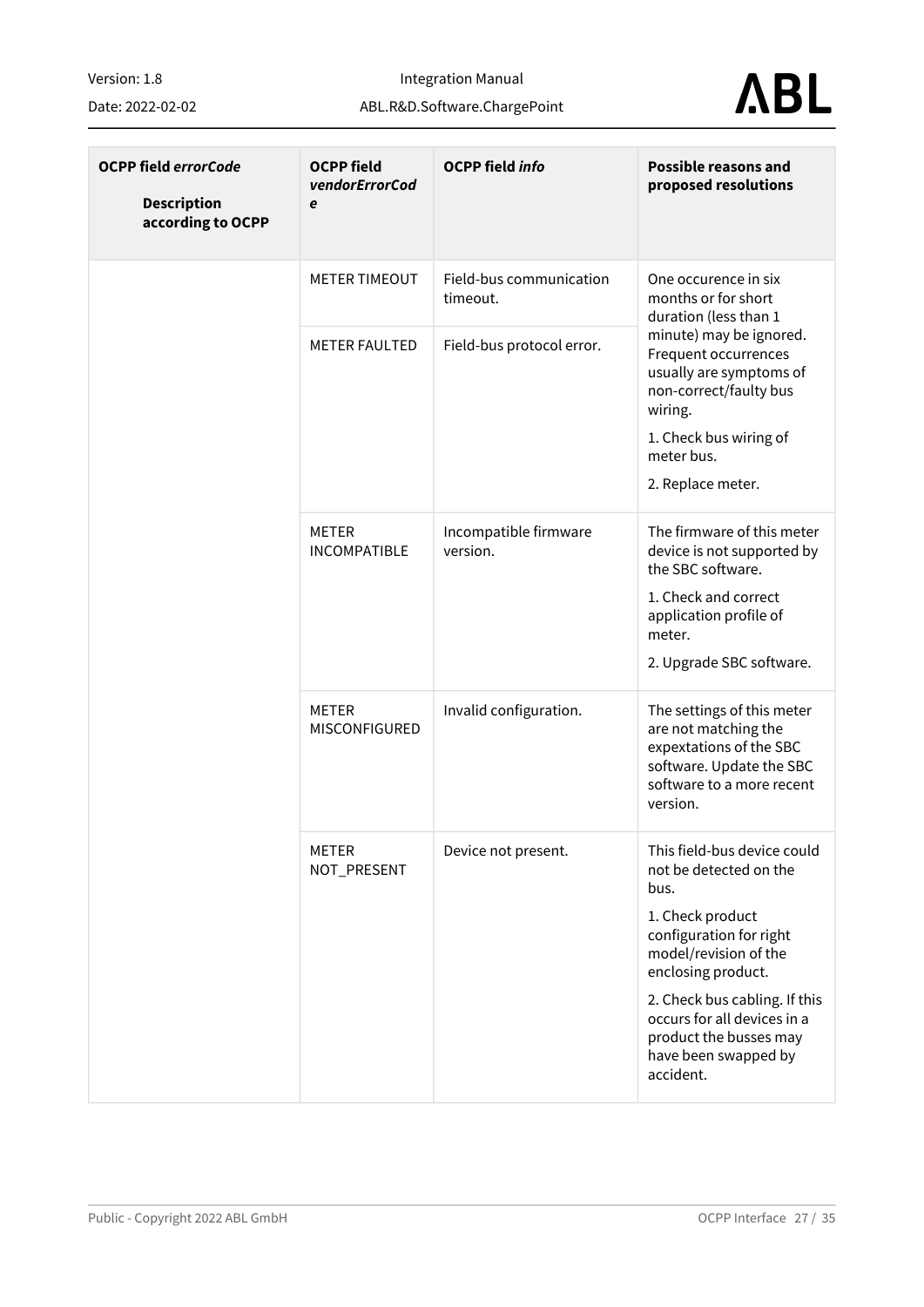Date: 2022-02-02

Integration Manual

ABL.R&D.Software.ChargePoint



| <b>OCPP field errorCode</b><br><b>Description</b><br>according to OCPP | <b>OCPP field</b><br>vendorErrorCod<br>e    | <b>OCPP field info</b>                        | <b>Possible reasons and</b><br>proposed resolutions                                                                                                                                                                                                                                |
|------------------------------------------------------------------------|---------------------------------------------|-----------------------------------------------|------------------------------------------------------------------------------------------------------------------------------------------------------------------------------------------------------------------------------------------------------------------------------------|
| PowerSwitchFailure<br>Failure to control power<br>switch.              | EVSE F1                                     | Unintended closed main<br>contactor (welding) | 1. Check main contactor.<br>2. Check auxiliary switch of<br>main contactor.                                                                                                                                                                                                        |
|                                                                        | EVSE F11                                    | Main contactor does not<br>close.             |                                                                                                                                                                                                                                                                                    |
| ReaderFailure<br>Failure with ID tag reader.                           | <b>AUTHENTICATOR</b><br><b>TIMEOUT</b>      | Field-bus communication<br>timeout.           | One occurence in six<br>months or for short<br>duration (less than 1                                                                                                                                                                                                               |
|                                                                        | <b>AUTHENTICATOR</b><br><b>FAULTED</b>      | Field-bus protocol error.                     | minute) may be ignored.<br>Frequent occurrences<br>usually are symptoms of<br>non-correct/faulty bus<br>wiring.<br>Check bus wiring of control<br>bus.                                                                                                                             |
|                                                                        | <b>AUTHENTICATOR</b><br><b>INCOMPATIBLE</b> | Incompatible firmware<br>version.             | The firmware of this RFID<br>reader is not supported by<br>the SBC software. Check<br>firmware version and<br>correct it by upgrading.                                                                                                                                             |
|                                                                        | <b>AUTHENTICATOR</b><br>MISCONFIGURED       | Invalid configuration.                        | The settings or parameter<br>set of this RFID reader are<br>not matching the<br>expextations of the SBC<br>software. Fix by using the<br>correct firmware or update<br>the SBC software to a more<br>recent version.                                                               |
|                                                                        | <b>AUTHENTICATOR</b><br>NOT_PRESENT         | Device not present.                           | This RFID reader could not<br>be detected on the bus.<br>1. Check product<br>configuration for right<br>model/revision of the<br>enclosing product.<br>2. Check bus cabling. If this<br>occurs for all devices in a<br>product the busses may<br>have been swapped by<br>accident. |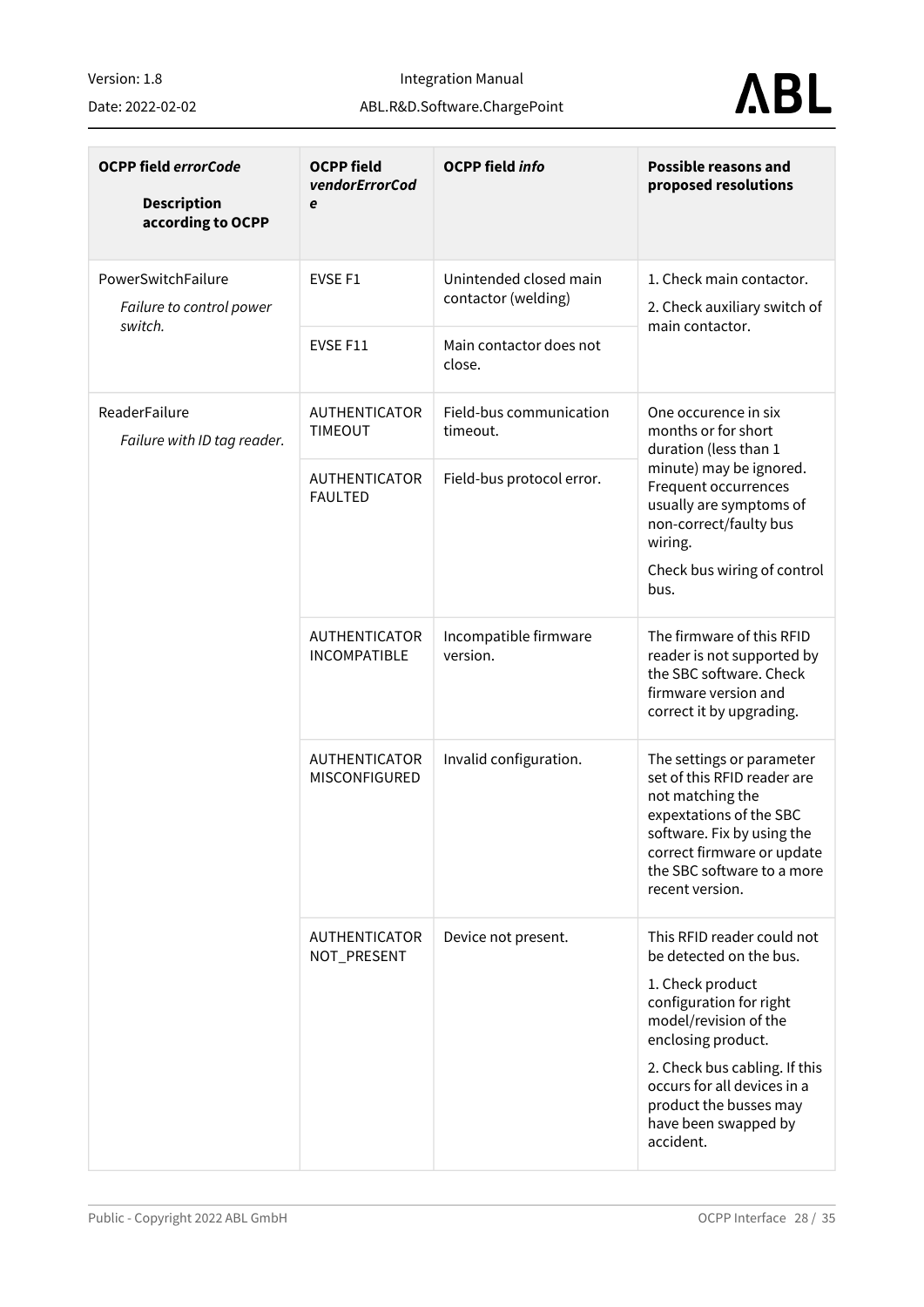Integration Manual ABL.R&D.Software.ChargePoint

Date: 2022-02-02



| <b>OCPP field errorCode</b><br><b>Description</b><br>according to OCPP   | <b>OCPP</b> field<br>vendorErrorCod<br>e | <b>OCPP</b> field <i>info</i> | <b>Possible reasons and</b><br>proposed resolutions |
|--------------------------------------------------------------------------|------------------------------------------|-------------------------------|-----------------------------------------------------|
| ResetFailure<br>Unable to perform a reset.                               |                                          | currently not in use          |                                                     |
| UnderVoltage<br>Voltage has dropped<br>below an acceptable level.        |                                          | currently not in use          |                                                     |
| WeakSignal<br>Wireless communication<br>device reports a weak<br>signal. |                                          | currently not in use          |                                                     |

#### <span id="page-28-0"></span>4.6 Websocket-Secure Connectivity

Using the Websocket-Secure protocol (wss://) supports transport layer security (TLS) to protect the connection from eavesdropping. In addition to server certificates, client certificates of the station may be used to verify mutual authenticity of the peers. This provides an effective protection against man-in-the-middle attacks.

Standard Basic-Authentication according to OCPP is also supported. Using Basic-Authentication without TLS is strongly discouraged.

The station's client will send Server Name Indication (SNI) in the TLS handshake. SNI is an extension for the TLS by which a client specifies the hostname which it tries to contact. Therefore, the host name must be a fully qualified domain name (FQDN), that is: The backend hostname part must contain a dot '.' and it must not be a plain IPv4 or IPv6 address.

### <span id="page-28-1"></span>4.7 Upload Diagnostics

The backend is able to request the charging station to create and upload a diagnosis file to a given URL. The URL tells about the protocol and the place for the upload file. The charge point supports the following protocols:

- FTP
- HTTP
- HTTPS

The File Transfer Protocol (FTP) is the standard protocol for the transfer of the diagnostics file from the charge station to the backend. FTP has the following form for an URL:

*ftp://[user[:password]@]host[:port]/url-path*

Where:

- *ftp* is the protocol name;
- *user, password* are optional information loggin in;
- *host* is the server hostname or address;
- *port* is an optional sub-component for addressing a port (FTP standard port: 21);
- *url-path* is a directory on the remote server where the diagnostics file shall be saved.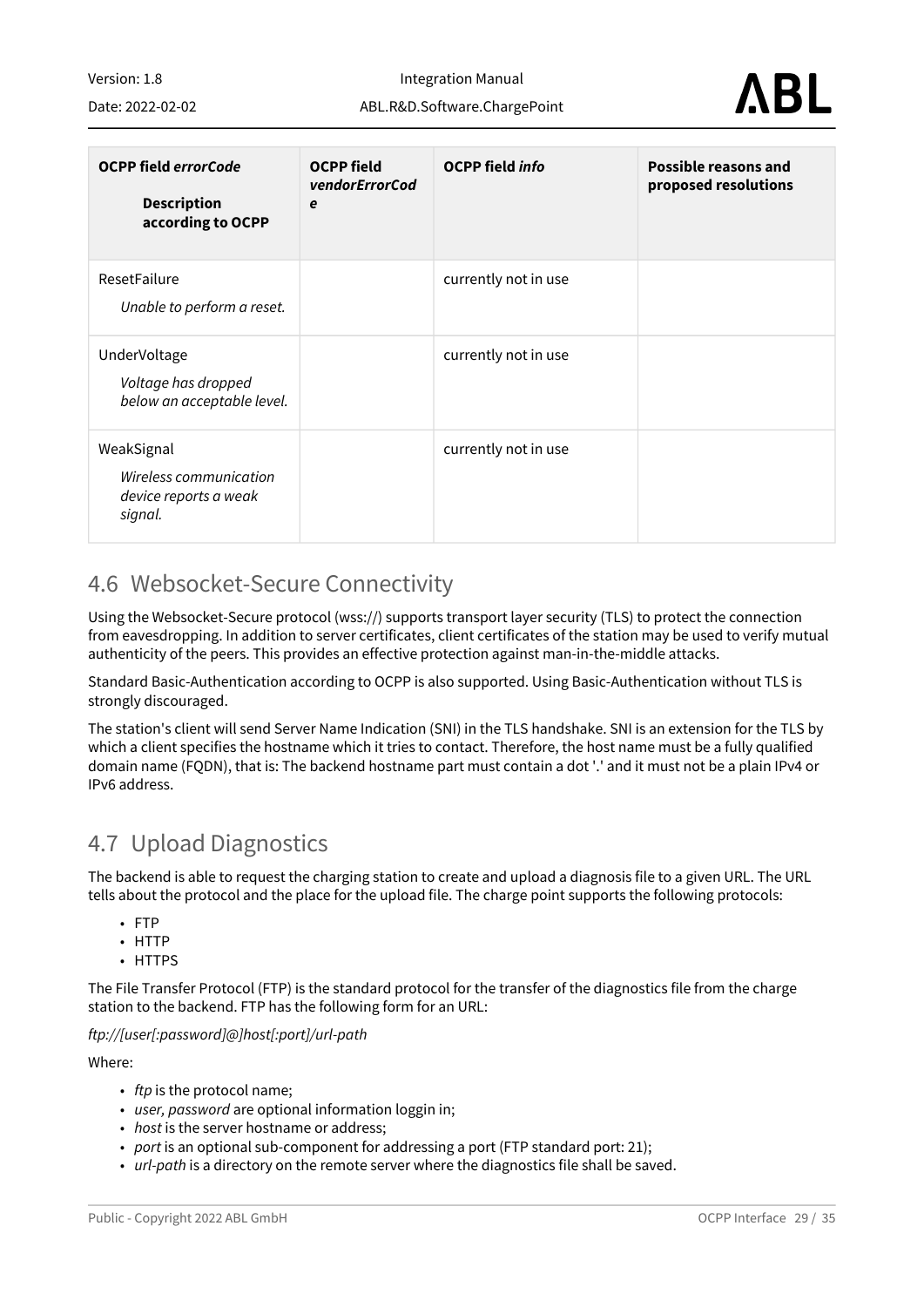Version: 1.8 Date: 2022-02-02 Integration Manual

#### Examples:

- ftp://userftp:secret@server-ftp.com:2112/upload-directory
- ftp://server-ftp.com/upload-directory

The HTTPS and HTTP protocols use the multipart format with the "POST" method.

An example of the transferred data:

 $1 \mid -16a9b8647642$ Content-Disposition: form-data; name="binaryFile"; filename="uploadedfile.tar.gz" 2 3 Content-Type: application/octet-stream 4 Content-Transfer-Encoding: binary 5 6  $\leq$   $\leq$   $\leq$   $\leq$   $\leq$   $\leq$   $\leq$   $\leq$   $\leq$   $\leq$   $\leq$   $\leq$   $\leq$   $\leq$   $\leq$   $\leq$   $\leq$   $\leq$   $\leq$   $\leq$   $\leq$   $\leq$   $\leq$   $\leq$   $\leq$   $\leq$   $\leq$   $\leq$   $\leq$   $\leq$   $\leq$   $\leq$   $\leq$   $\leq$   $\leq$   $\leq$   $\le$  $-16a9b8647642--$ 

#### <span id="page-29-0"></span>4.8 Proprietary use of OCPP DataTransfer

<span id="page-29-1"></span>Proprietary requests via *DataTransfer* are supported.

#### <span id="page-29-2"></span>4.8.1 Initiated by Central System

When the central system initiates a *DataTransfer,* the CP reacts as defined below.

| vendorld | messageId      | data                                                                                                                                             | <b>Response</b>                          | <b>Remarks</b>                                                                            |
|----------|----------------|--------------------------------------------------------------------------------------------------------------------------------------------------|------------------------------------------|-------------------------------------------------------------------------------------------|
| ABL      | GetLimit       | logicalId= <logical id="" of<br="">limit-device&gt;<br/>example:<br/>"logicalId=limit200"</logical>                                              | current value in A or<br><b>REJECTED</b> | Requests the current<br>value (in Ampere) of the<br>limit-device. For details<br>see 6.3. |
| ABL      | SetLimit       | logicalId= <logical id="" of<br="">limit-device&gt;;<br/>value=<limitvalue><br/>example: "logicalId=limit<br/>2;value=60"</limitvalue></logical> | ACCEPTED or<br><b>REJECTED</b>           | Sets the value (in<br>Ampere) of the limit-<br>device. For details see<br>6.3.            |
| ABL      | GetOutletLimit | logicalId= <logical id="" of<br="">evse-device&gt;<br/>example: "logicalId=evse<br/>101"</logical>                                               | current value in A or<br><b>REJECTED</b> | Requests the actuall<br>value (inAmpere) of the<br>limit-device. For details<br>see 6.6.  |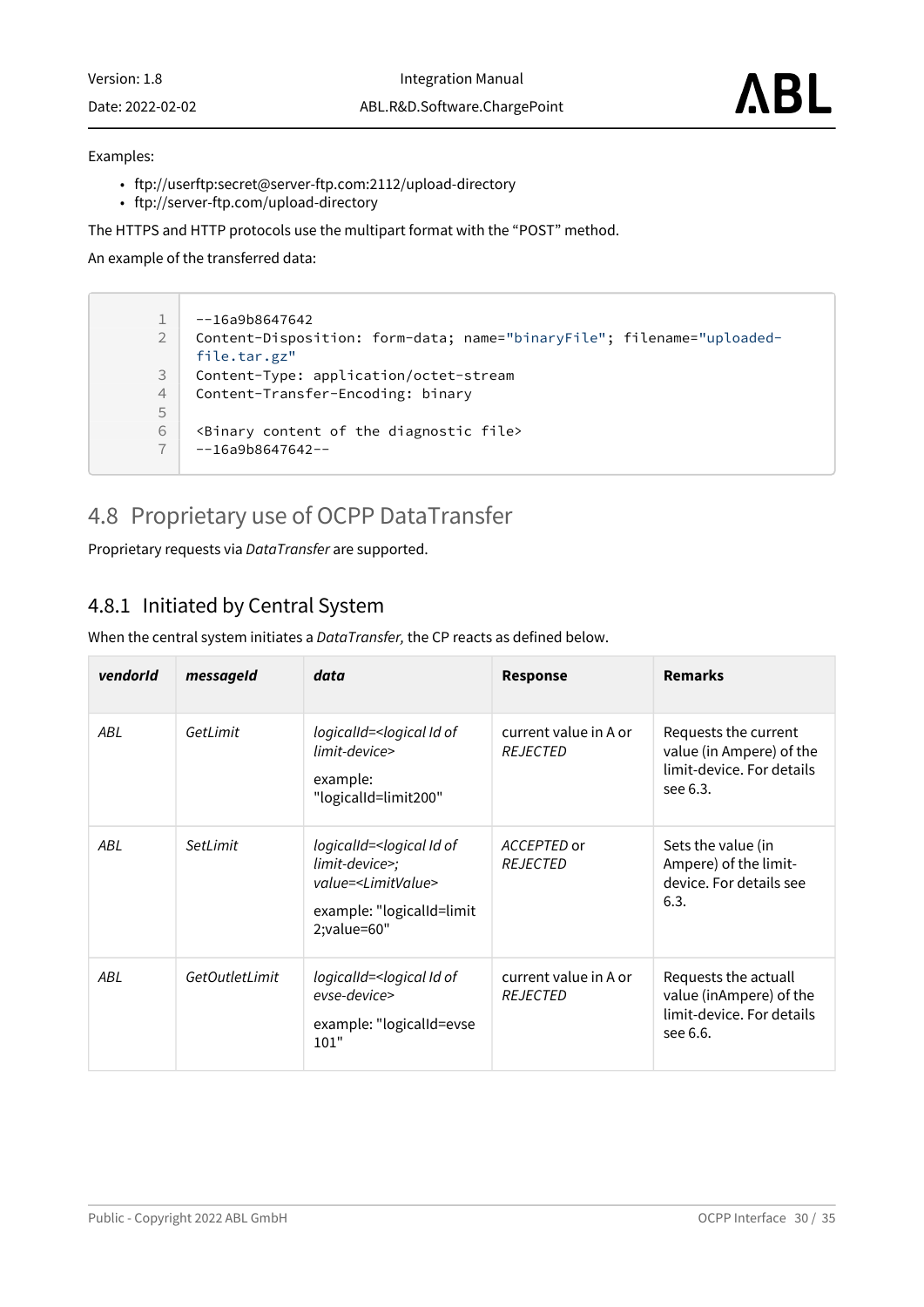Integration Manual

#### Date: 2022-02-02

**ABL** 

|  | ABL.R&D.Software.ChargePoint |
|--|------------------------------|
|  |                              |

| vendorld | messageId                         | data                                                                                                                                                                          | <b>Response</b>                                                                                                                                                             | <b>Remarks</b>                                                                                                          |
|----------|-----------------------------------|-------------------------------------------------------------------------------------------------------------------------------------------------------------------------------|-----------------------------------------------------------------------------------------------------------------------------------------------------------------------------|-------------------------------------------------------------------------------------------------------------------------|
| ABL      | SetOutletLimit                    | logicalId= <logical id="" of<br="">evse-device&gt;;<br/>value=<limitvalue><br/>example: "logicalId=evse<br/>101"</limitvalue></logical>                                       | ACCEPTED or<br><b>REJECTED</b>                                                                                                                                              | Sets the value of the<br>limit-device. For details<br>see 6.6.                                                          |
| ABL      | <b>DeleteTransacti</b><br>onCache | $\blacksquare$                                                                                                                                                                | ACCEPTED or<br><b>REJECTED</b>                                                                                                                                              | Deletes old saved<br>transactions. Perform a<br>reboot afterwards. For<br>details see Restart<br>Behaviour(see page 9). |
| ABL      | <b>GetMeterPublicK</b><br>ey      | connectorId [int]<br>example: "1"                                                                                                                                             | status: ACCEPTED or<br><b>REJECTED</b><br>data:<br>{"connectorId":"1","<br>meterPublicKey":"ke<br>y"}                                                                       | The public key is<br>transmitted in<br>hexadecimal format                                                               |
| ABL      | GetOldMeterSign<br>ature          | ConnectorId [int],<br>SignatureType[SmartMet<br>erSignatureType],<br>signatureNumber[int]<br>example: "1, TRANSACTIO<br>N, 23"<br>SignatureTypes: CDR,<br>TRANSACTION, FISCAL | Status: ACCEPTED or<br><b>REJECTED</b><br>data:<br>{"connectorId":"1","s<br>ignatureType":"<br><b>TRANSACTION</b><br>","signatureNumber"<br>:"23","oldSignature":<br>"123"} | The signature is<br>transmitted in<br>hexadecimal format                                                                |

### <span id="page-30-1"></span><span id="page-30-0"></span>4.8.2 Initiated by Charge Point

In case CP has to send data to the CS it will also use DataTransfer

| vendorld | messageId                        | data                                                                                                                                  | <b>Response</b>                        | <b>Remarks</b>                                                                                                                                                                                                  |
|----------|----------------------------------|---------------------------------------------------------------------------------------------------------------------------------------|----------------------------------------|-----------------------------------------------------------------------------------------------------------------------------------------------------------------------------------------------------------------|
| ABL      | <i>SetMeterConfigu</i><br>ration | see remark<br>example: {"meters":<br>[{"connectorId":"1","type":<br>"SIGNATURE","meterSerial<br>":"1","publicKey":"123456<br>789"},]} | <b>Status: ACCEPTED</b><br>or REJECTED | List of meterPublicKeys is<br>transmitted in JSON<br>format to the central<br>system.<br>Conforms to https://has-<br>to-be.com/de/<br>development-resources/<br>transparenzsoftware/<br>ocpp-integration/, note |
|          |                                  |                                                                                                                                       |                                        | that vendor ID is "ABI"                                                                                                                                                                                         |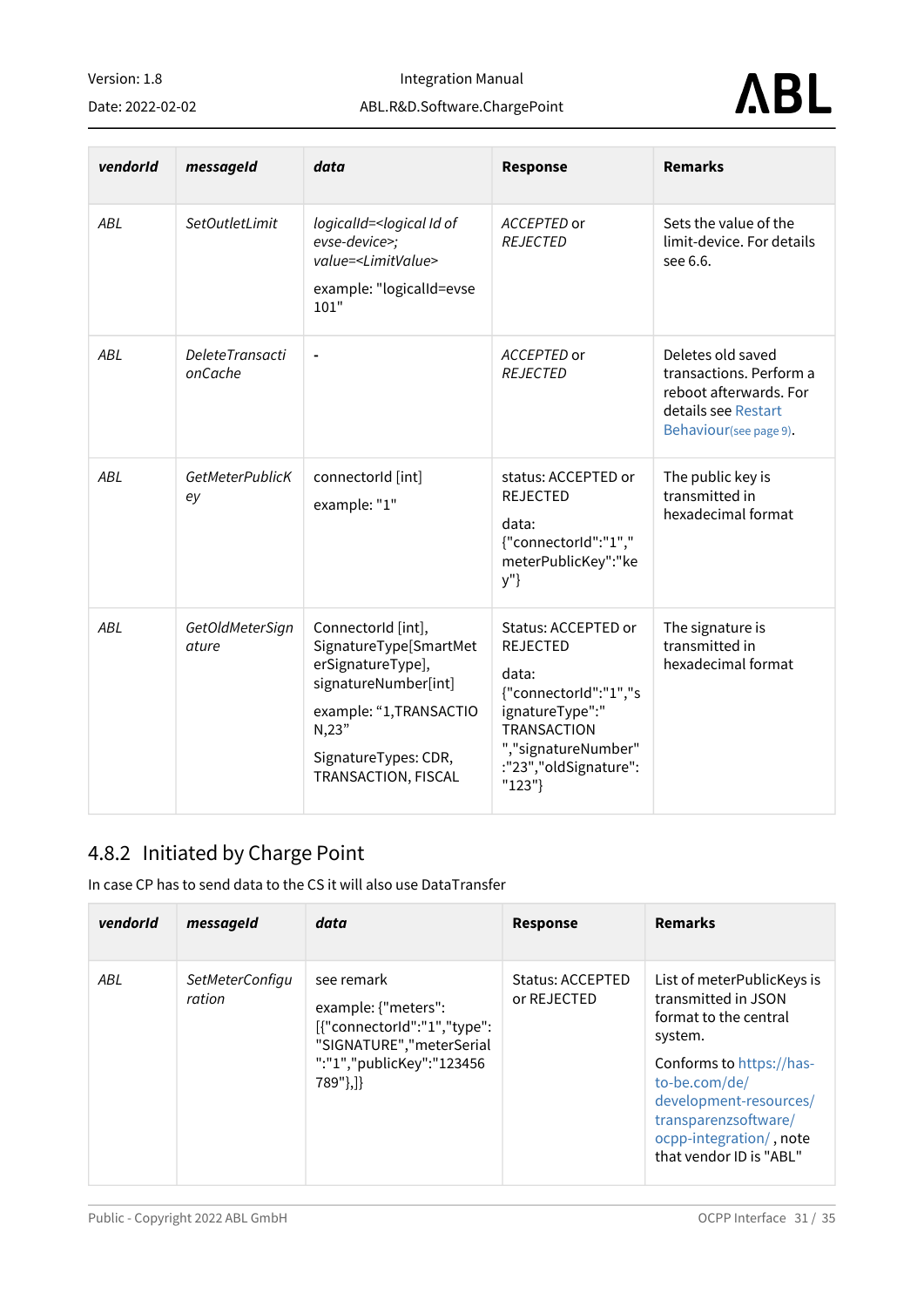## <span id="page-31-3"></span><span id="page-31-0"></span>5 External Setting of Current Limits

Charge Point supports setting current limits on individual charge points of installations. Limits can be configured using multiple ways:

- OCPP Data Transfer and Smart Charging
- Push approach to an HTTP API provided by the Charge Point software
- Web-Pull, in which the Charge Point software reads the limit from an external URL

Limits are implemented as virtual devices inserted into the stations internal model. They shall be referred to as *virtual dynamic limits*. In addition, it is possible to set current limits of single outlets directly with the HTTP API or through OCPP. Since an outlet is a real device with different characteristics than virtual devices, its dynamic current limit will be denoted as *outlet's dynamic limit*.

**Note:** In order to be able to dynamically change current limits, there have to be adjustments performed in the "Products" page of Web administration interface using the installer role. First edit the limit to be influenced, and set it to the appropriate control type. Save and edit again, now fill in the parameters. Save once more and now regenerate the device tree. For more details, consult the Technical Setup Manual.

## <span id="page-31-1"></span>5.1 OCPP Smart Charging

Charging profiles are configured using the *SetChargingProfile* OCPP command. OCPP defines three different possible profiles.

| ChargingProfileKind     | <b>Remarks</b>                                                          |
|-------------------------|-------------------------------------------------------------------------|
| <b>TxDefaultProfile</b> | Can be set for all connectors (connector=0) or individual<br>connectors |
| <b>TxProfile</b>        | Can be set for any individual conenctor                                 |
| ChargePointMaxProfile   | Not supported                                                           |

The command *GetCompositeSchedule* reports the *ChargingSchedule* for a specified duration, beginning at the current system time.

To remove a charging profile, use the *ClearChargingProfile* request. If a charging session is active and a *ClearChargingProfile r*equest arrives at the charge point, the current valid charging profile will be recalculated.

## <span id="page-31-2"></span>5.2 Standard Properties of all Virtual Dynamic Limits

The basic properties of all limits (API limit, OCPP limit or Web-Pull limit) are shown on the "Products" page of Web administration interface. The "Diagnosis" page lists the current limit configuration and time since the last update.

| <b>Property</b>    | Unit    | <b>Example</b> | Remark                                                                     |
|--------------------|---------|----------------|----------------------------------------------------------------------------|
| Minimum<br>Maximum | Amperes | 32             | External settings can not set the limit below<br>Minimum or above Maximum. |
| Start value        | Amperes |                | Initial value of the limit after a reboot.                                 |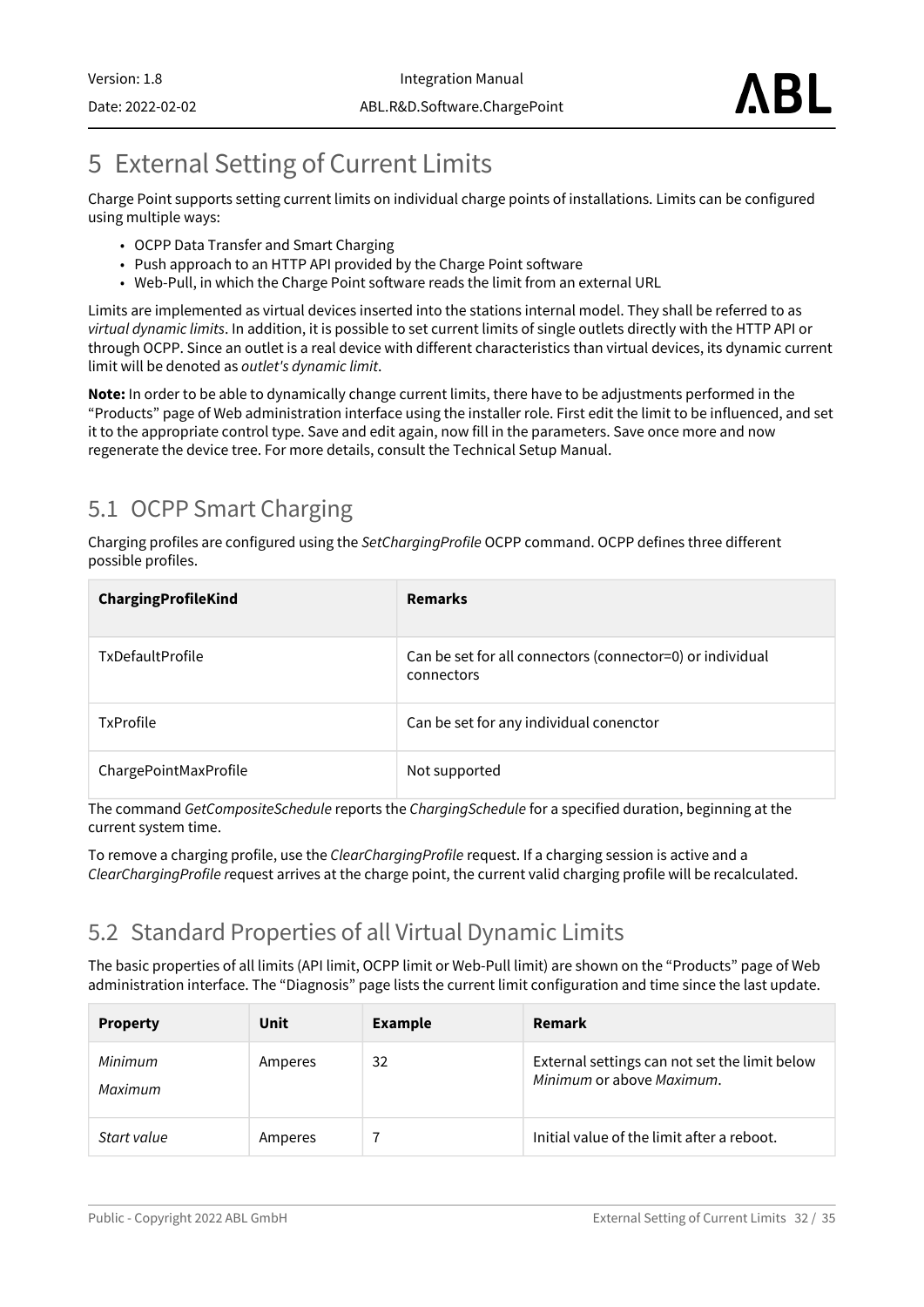Date: 2022-02-02

Integration Manual ABL.R&D.Software.ChargePoint

| <b>Property</b> | Unit    | <b>Example</b>        | <b>Remark</b>                                                                                                                                                                                                                                                                                                                                                      |
|-----------------|---------|-----------------------|--------------------------------------------------------------------------------------------------------------------------------------------------------------------------------------------------------------------------------------------------------------------------------------------------------------------------------------------------------------------|
| Time limit      | seconds | 100<br>0 for infinity | Amount of time in seconds, after which the<br>system returns to a fallback value (see<br>below), if the external controller does not<br>refresh the setting. This is to ensure that the<br>external controller is working properly. If the<br>external controller crashes, the charge point<br>falls back to a safety mode which only allows<br>very low currents. |
| Fallback value  | seconds | 100<br>0 for infinity | The limit to fall back to if no updates have<br>been received within in the Time limit.                                                                                                                                                                                                                                                                            |

### <span id="page-32-0"></span>5.3 Limit Control via OCPP Data Transfer

To update OCPP limits, the OCPP function *DataTransfer* can be utiliized.

<span id="page-32-1"></span>**Note:** In order to use this function, first a limit of type *OCCP* has to be defined, se[e note above](#page-31-3)(see page 32).

#### 5.3.1 Get Virtual Device Limit

The central system sends the following *DataTransfer* to check the current OCPP limit:

- Vendor-ID: ABL
- Message-ID: GetLimit
- Data: logical-Id of the OCPP-limit device in the syntax *logicalid=value*
	- the logical-Id of a device can be found on the diagnosis page of WebAdmin
	- example: for the device with logical-id *SupplyLimit* enter into the data field: *logicalid=SupplyLimit*

Charge Point replies with ACCEPTED and the current limit in Amperes or REJECTED and one of the following error messages in the data field:

- *ACCESS\_DENIED:* The device identified by logical-Id is not an OCPP-limit
- *WRONG\_TYPE\_OF\_DEVICE:* The device identified by logical-Id is not a limit at all.

#### <span id="page-32-2"></span>5.3.2 Set Virtual Device Limit

The central system sends the following *DataTransfer* to set an OCPP limit:

- Vendor-ID: ABL
- Message-ID: SetLimit
- Data:
	- logical-Id of the OCPP limit device in the syntax *logicalid=value* the logical-Id of a device can be found on the diagnosis page of WebAdmin
	- value in Amperes as float (without unit, e.g. *20.5)*, in the syntax *value=value* this value has to be between the minimum and the maximum allowed value (including minimum and maximum value)
	- example for a device with logical-ID *1/ProductLimit* and the value set to *25A*: *logicalid=1/ProductLimit;value=25*

Charge Point will answer with ACCEPTED or REJECTED and return one of the following codes to the OCPP backend as data: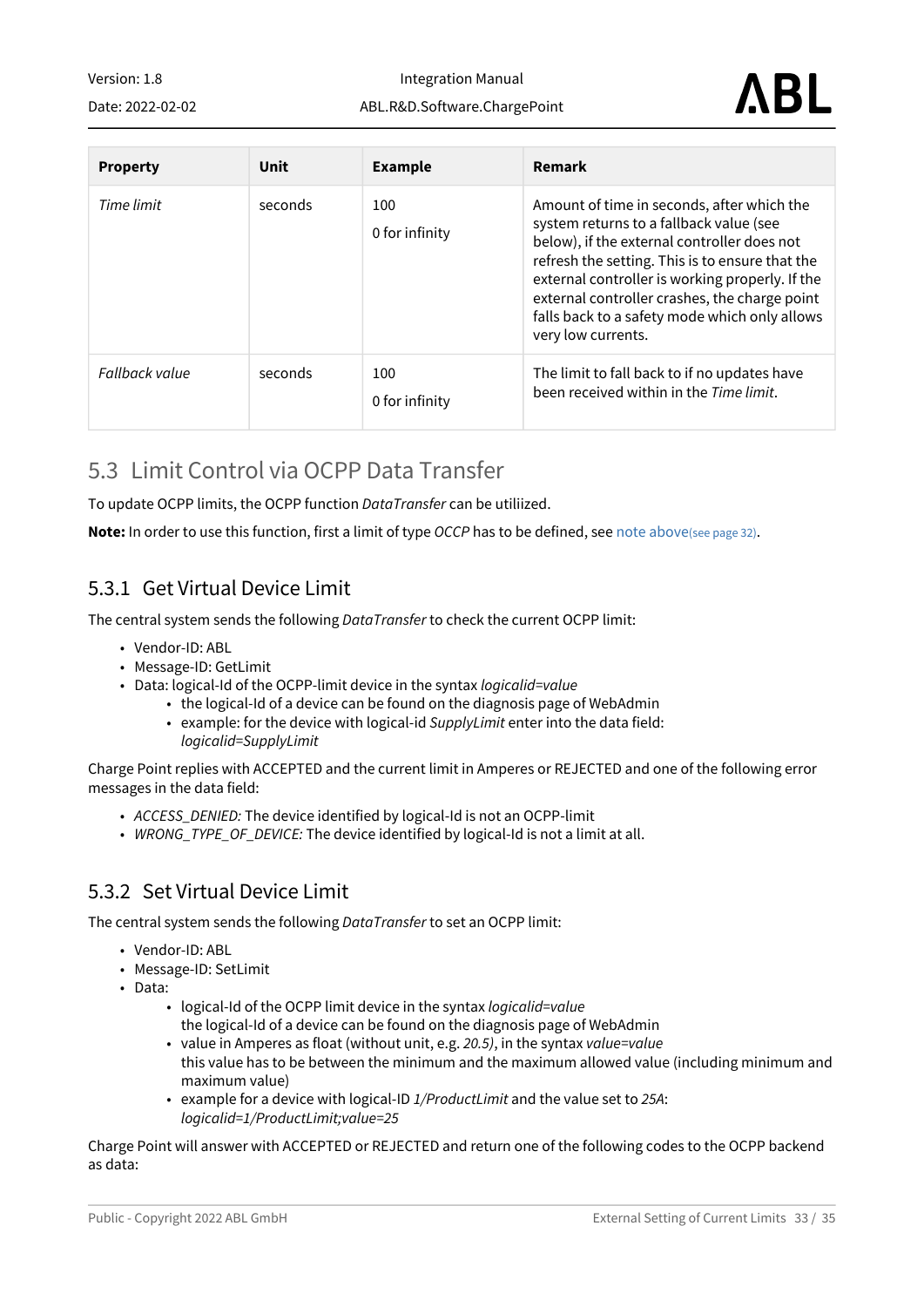- *VALUE\_OUT\_OF\_RANGE:* The value is out of the allowed range.
- *CONVERSION\_ERROR:* The value to be set cannot be converted to a float.

#### <span id="page-33-0"></span>5.3.3 Get/Set Outlet Limit

Abovementioned limits are virtual devices associated with installed products. The main supply can be configured through WebAdmin.

Additionally, it is possible to change the dynamic current limit of an outlet itself by an OCCP call or via Web API. This limit can be between *0* and *the factory setting of the outlet*.

Configuration of this value is identical to the way limits were configured in the previous sections. The commands are *GetOutletLimit* and *SetOutletLimit* instead of *GetLimit* and *SetLimit*.

Assuming the logical Id of the outlet is *1/A/OutletController*, the following *DataTransfer* messages configure the limit:

Get the dynamic limit value of the outlet:

- Message-ID: GetOutletLimit
- Data: logical-Id of the outlet device in the syntax *logicalid=value* Example: *logicalid=1/A/OutletController*

Set the dynamic limit value of the outlet:

- Message-ID: SetOutletLimit
- Data: logical-Id of the outlet device in the syntax *logicalid=value* and the value to be set Example with 20A and outlet evse100: *logicalid=1/A/OutletController;value=20*
- Reset the dynamic limit value setting by sending -1 as value in OCPP's data field: *logicalid=1/A/OutletController;value=-1*

Notes:

- The outlet limit value provided by the Web API is not directly visible in the Web administration interface. Instead, only the resulting overall limitation per outlet is displayed.
- The setting of this value will be reset by a soft- or hard reset of the Charge Point software.

#### <span id="page-33-1"></span>5.3.4 General Notes on Setting Limits

- Limit values should not change every few seconds. Doing so leads to some EVs to report an error or refusing to charge.
- Reducing the maximum allowed current is immediately propagated to all EVs currently connected for charging. According to OCPP, EVs have five seconds to adapt their current consumption accordingly.
- Increasing the maximum allowed current will not be propagated to all EVs right away, rather limits get updates every six seconds in a round-robin strategy one-by-one. Example: A setup with six charging EVs will take about 30 seconds to propagate the new limits to all EVs.
- Chrage Point software informs the EV of the maximum allowed current consumption. The real current consumption of the EV must not exceed this value, *but it can be lower*.
- If the current consumption of an EV is higher than the allowed current limit for more than five seconds, the EV will be disconnected from the charging point by switching off the contactor. This is a prescribed security measure from the norms.

### <span id="page-33-2"></span>5.4 Limit Control via Web API

The Charge Point software provides a HTTP API which can be utilized to control current limits by automated web requests. An external system can set the current limit by calling a special URL on the Charge Point software which runs on the SBC.